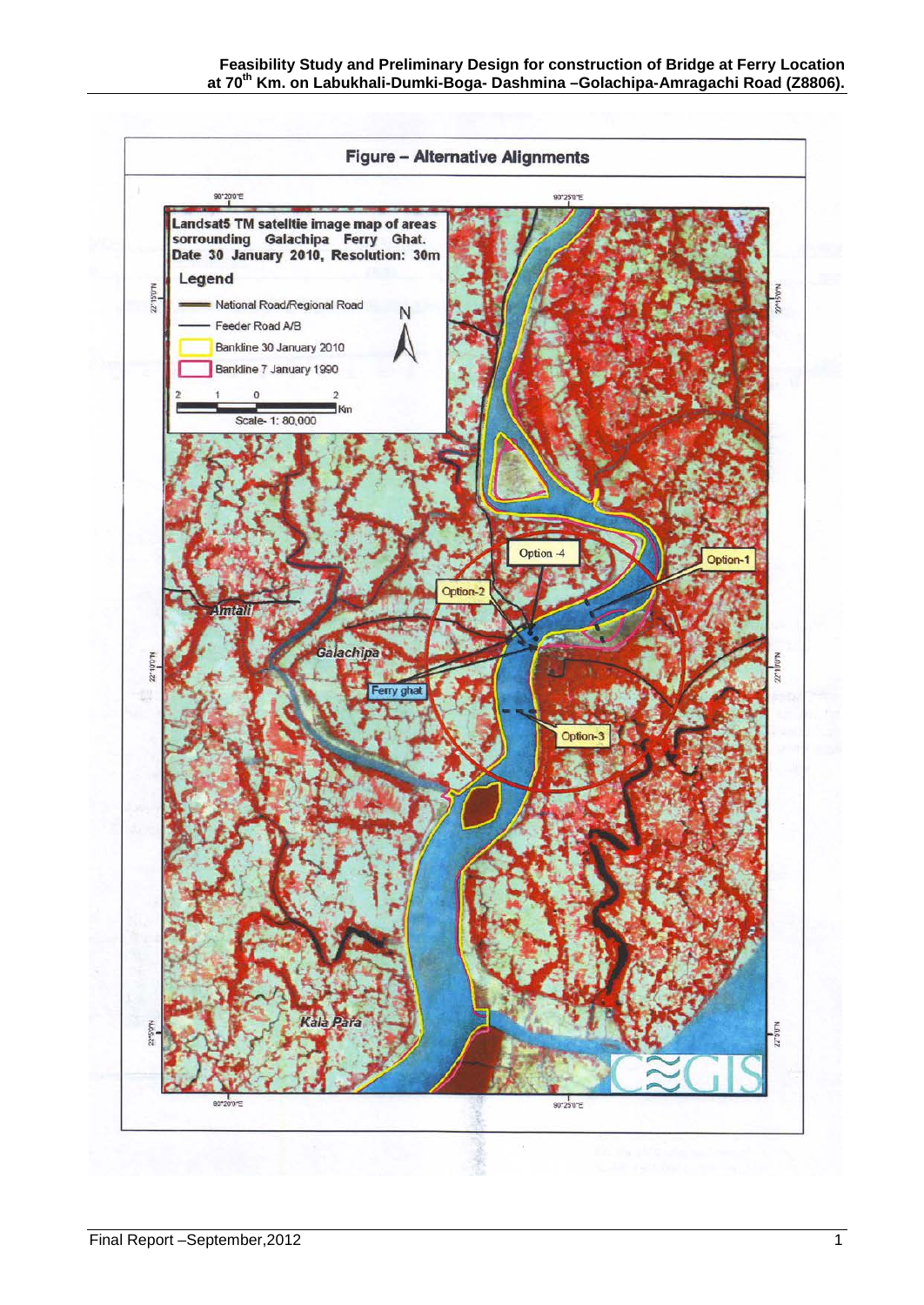## **OUT LINE OF THE PROJECT**

**`**

|   | ❖ Project site                   |   | Proposed Bridge Site is at Ferry Location at 70 th km.<br>on Lebukhali-Dumki-Boga-Dasmina-Golachipa-<br>Amragachi Road (Z8806).                                                                                                                                                                                                   |
|---|----------------------------------|---|-----------------------------------------------------------------------------------------------------------------------------------------------------------------------------------------------------------------------------------------------------------------------------------------------------------------------------------|
| ❖ | <b>Bridge</b>                    |   | Total length of the bridge is 1580.0m. The Main bridge<br>and Viaduct are as follows;<br>Main Bridge is 500.0m long consist of segmental pre-<br>stressed post tensioned box girder.<br>Structural forms: 2x50+4x100 =500.0m<br>Viaduct is 1080m long consist of pre-stressed I section<br>Structural forms: 18x30+18x30 =1080.0m |
|   | ❖ Approach Road                  |   | Approx. 700m                                                                                                                                                                                                                                                                                                                      |
| ❖ | <b>River Training Work (RTW)</b> |   | River Bank protection works would be 100m upstream<br>and 50m downstream of the bridge centre line on both<br>sides of the river.                                                                                                                                                                                                 |
|   | ❖ Project Cost                   |   | BDT 4886.93 Million                                                                                                                                                                                                                                                                                                               |
|   | ❖ Construction Period            |   | 2014 to 2017 (4 years)                                                                                                                                                                                                                                                                                                            |
|   | ❖ NPV                            |   | BDT 828.50 Million                                                                                                                                                                                                                                                                                                                |
| ❖ | <b>BCR</b>                       |   | 1.30                                                                                                                                                                                                                                                                                                                              |
| ❖ | <b>EIRR</b>                      | t | 18.64%                                                                                                                                                                                                                                                                                                                            |
|   | ❖ Traffic Volume                 |   | Motorized Traffic 20,355 Veh /day at the Year 2047.                                                                                                                                                                                                                                                                               |
| ❖ | <b>Indirect Benefit</b>          |   | Will increase the economic activity, educational activity<br>and overall benefit of the region.                                                                                                                                                                                                                                   |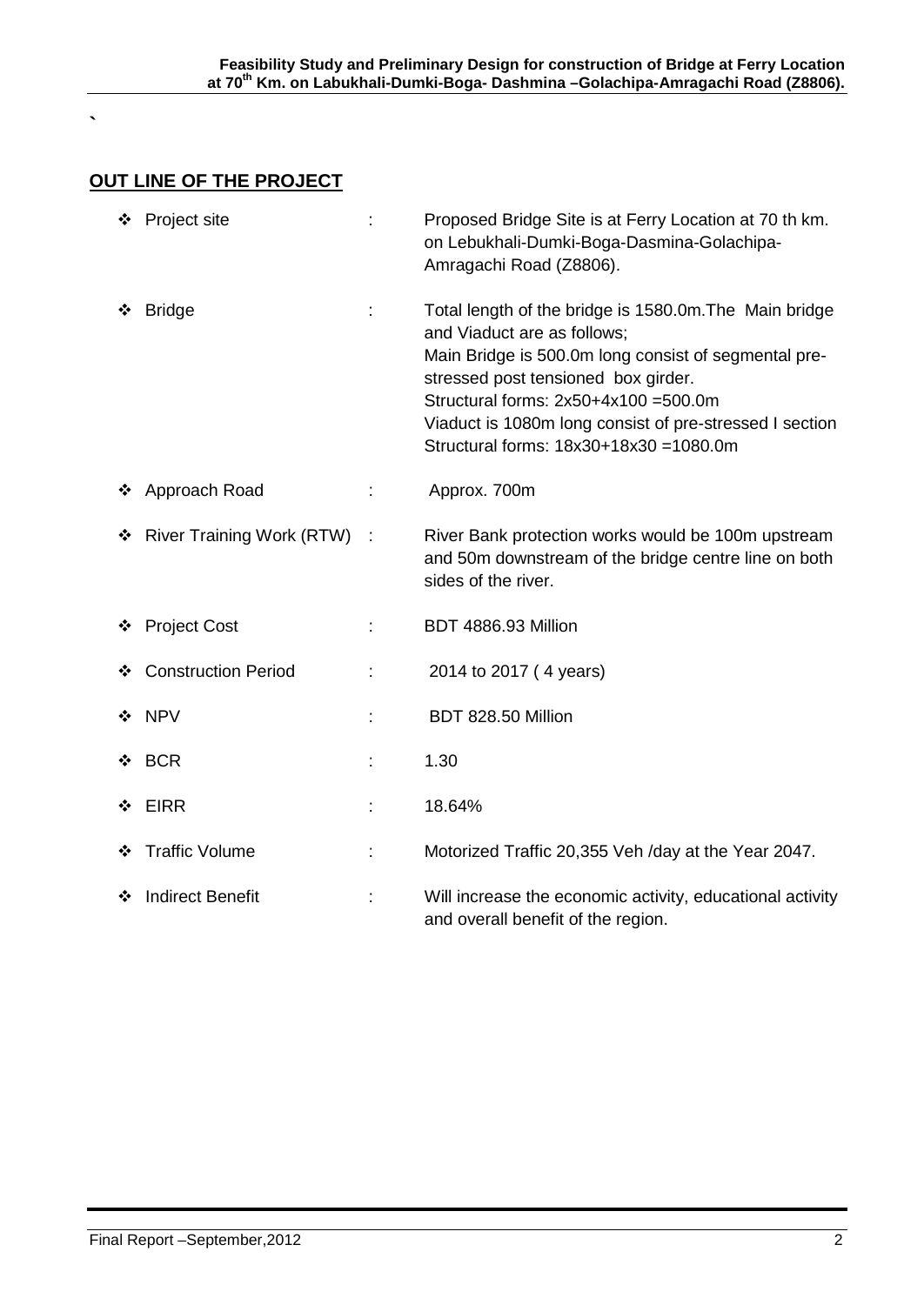## **EXECUTIVE SUMMARY**

#### **01) INTRODUCTION**

Govt. of Bangladesh, through Bangladesh Bridge Authority as executing agency contracted JV of SARM Associates Ltd and BETS Consulting Engineers for carrying out Feasibility Study for constructing of bridges at 3 ferry locations namely

- a) At Charkhali Ferry Ghat (R870) on Kocha River
- b) At Galachipa Ferry Ghat (Z8806) on Galachipa River
- c) At Mirganj Ferry Ghat (Z8034) on Arial khan (Branch)

The purpose of the Executive Summary is to highlight the Major findings of various studies and the conclusions and recommendations of the study team.

The Notification of Award for providing Consultancy Services was issued by the Chief Engineer on 28 June 2011. The Consultant has started their work from July 2011.The Consultant submitted the reports as following table;

| <b>Types of Report</b>            | Date of submission |
|-----------------------------------|--------------------|
| <b>Inception Report</b>           | 27 July 2011       |
| Interim Report                    | 29 December 2011   |
| <b>Draft Final Report</b>         | 04 April 2012      |
| <b>Draft Final Report Revised</b> | 06 June 2012       |

## **02) Project Background**

#### *Reasons for the project*

Bangladesh is a country with innumerable rivers flowing across its territory. The Padma River is the mightiest of all these and ranks as the fifth largest river in the world in terms of volumetric discharge. The western part of deltaic Bangladesh is physically detached from northern and eastern part including capital city, until a massive bridge is built across the Padma River.

Ferry crossing at Ferry locations which are the major tidal stream, considerably hampers road communication particularly during flood season. The 3 (Three) bridges at those ferry locations as mentioned will grossly improve the road communications. These will improve the socio-economic condition and industrial development of the area.

#### *Construction of Bridge At Galachipa Ferry ghat (Z8806) on Galachipa river*

#### *Description of the River*

The Galachipa River takes from Lohalia River near Patuakhali Town and flows as Golachipa River. It is also locally called Lohalia/ Ramandabad etc. Then after passing Golachipa upazila it falls on Agunmukha River ( a branch of Tetulia River) . The combined flows fall to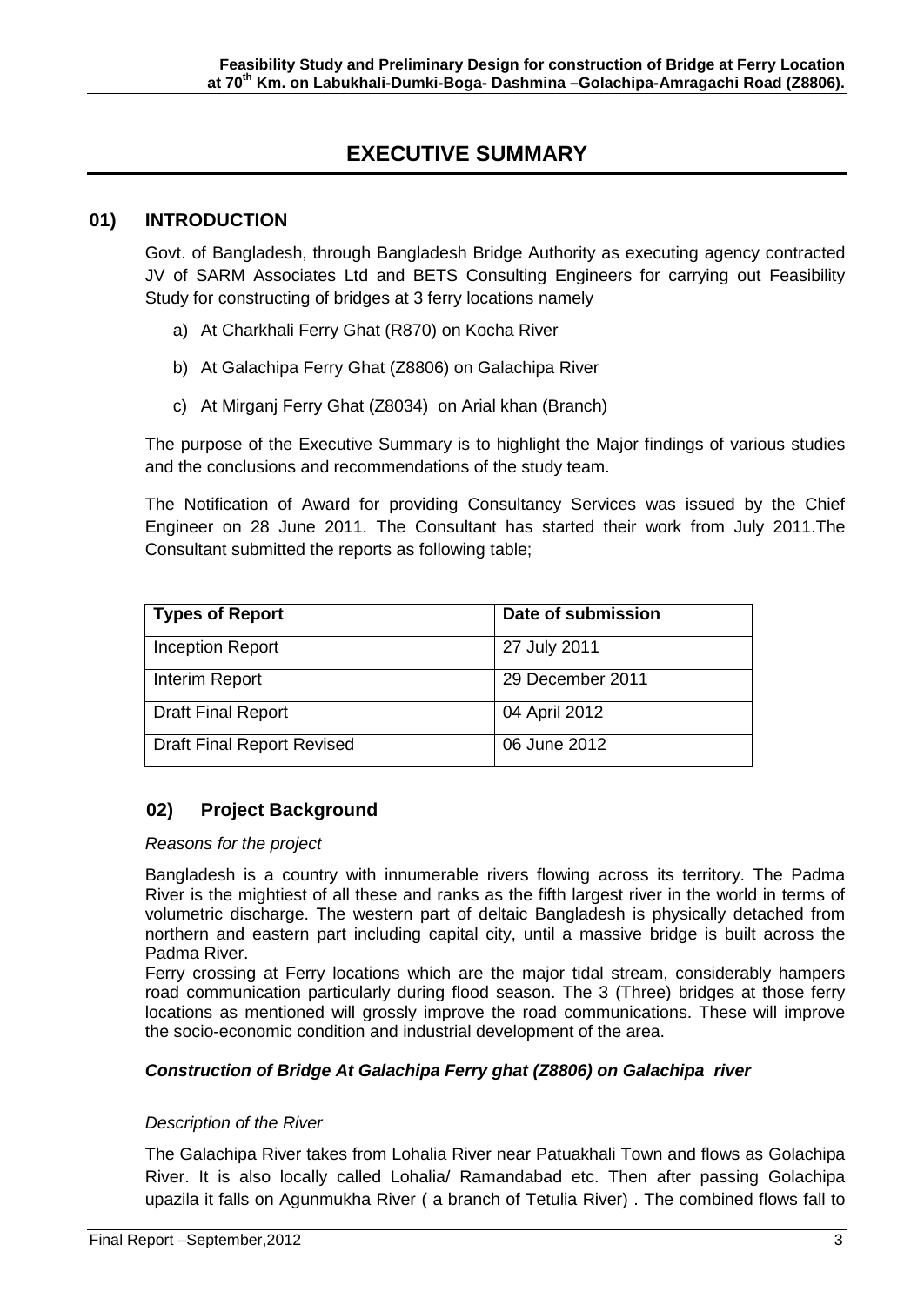Bay of Bengal. The Golachipa River is tidal one with a tidal variation of about 2m. The normal direction of flow is from east to west.

*Importance and justification of the proposed bridge at 70km th km on Lebukhali- Dumki – Boga- Dashmania – Galachipa-amragachi Road(Z8806)*

The Zilla road Z8806 starts from national highway N8 and meets the highway then renamed regional road R880. The proposed bridge will give Bauphal, Dashmania, Golachipa with districts of Patuakhali and Barisal and other parts of Bangladesh. The proposed bridge will save time and money from transportation of people and goods. After the construction of the Padma Bridge the traffic will increase manifold and it will be very difficult for the ferry service for carrying all the transports smoothly and timely.

The ferry service at present is giving connectivity with other places. But at ferry points we have to wait average one and half hour or more. If the bridge is constructed, the commercial vehicles will give more trips and working hour of people will be saved.

At the natural calamity the ferry services disrupts economic and social activities seriously. The Consultant found the construction of the bridge is economically viable. So construction of the bridge at the ferry location is justified.

## **03) Traffic Survey and Forecast**

 The main objective of traffic survey and analysis is to determine to extent of traffic demand on a road/bridge project. The result of this process will form the basis for traffic forecast and projection on the road/bridge project.

 The summery of the study findings starting from traffic survey through traffic projection are follows;

- From traffic projection of total motorized traffic  $(Table 2.5.4, Volume 1)$ , it is found that AADT in the year 2047 is 20,355veh / day (Normal traffic 12,395 nos, generated traffic 4336 nos and diverted traffic 3624 nos) which is less than 35,000, the saturation capacity of two lane Bridge & 2 lane carriage way (Ref: ADB TA# 4821- BAN 2009)
- From traffic projection of total non-motorized traffic (Table 2.5.5, Volume  $-1$ ) it is found that AADT in terms of PCU / hr. in the year 2047 is 67 PCU / hr. which is less than 400 PCU / hr, the minimum requirement of provision of NMV lane according to the Roads & Highways Department rule.
- From the traffic survey, it may be concluded that the Bridge with both side approach road is feasible for 2-lane carriage way.

The two lanes cost of bridge is found to be BDT 4886.93Million whereas the cost of four lane bridge will be BDT 9442.93 Million.

From above study based on traffic volume and cost of the bridge, it is seen that construction The construction of four lane bridge is neither justified from traffic point of view nor from construction cost.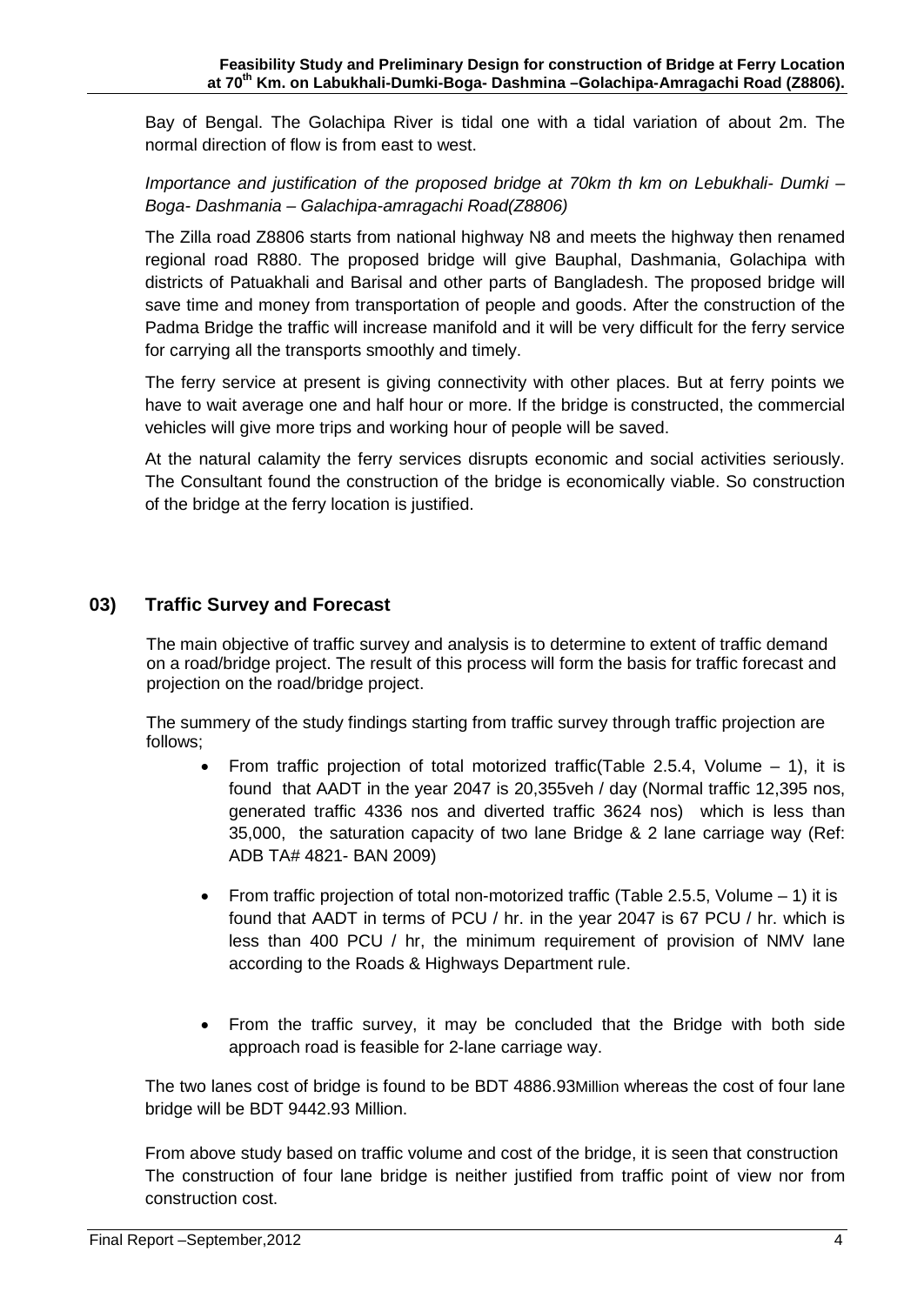## **04) Hydrological and Morphological Study**

The Ferry Ghat is located at 70<sup>th</sup> km. of the above mentioned road on Golachipa River. The name of the ferry ghat is 'Golachipa Ferry Ghat' and connects the Upazila Head Quarter Municipal Town with the regional highway R880. The river width across Ferry Ghat is about 470m. The landing stations are located at an oblique angle with each other. Vehicular traffic movements on the road consisted of buses, trucks, trailers, tractors, microbus, pickups, jeeps, cars, motorcycle, non-motorized vehicles like by-cycle, cart and rickshaws etc. Passenger ships, lunches and various Marine vessels move through the river.

The Golachipa River is a tidal one with a reported tidal variation of about 2m. The normal direction of flow is from east to west. Its northern bank has mild slope. The southern bank is a vast flat char which is frequently flooded during high tide. During low tide the depth of the river is not so much, with main flow passing close to the northern bank.

## **05) Morphological Study**

This study has been conducted keeping in mind to collect information for river bank stability and/or shifting of river course, if any, in the vicinity of the probable bridge location covering nearly 5 km upstream and 5 km downstream of the existing Z8806 alignment of Labukhali-Golachipa road across the river. Available satellite maps of this area between the years 1990 to 2010, covering a period of 20 years has been collected and analyzed by super impositions of these maps on a single map. The detail of this study together with all the maps has been presented in Chapter-3 of this report.

The following data and figures have been collected from field surveys

- $-$  The river is a tidal one.
- High bank to high bank distance of the river along analysis option**:** 575 m
- Average ground level on Patuakhali side: 3.34 mPWD
- Average ground level on Golachipa side: 3.09 mPWD
- RL of the river at bank full stage: 3.10 mPWD
- $\sim$  Cross section area of the river at bank full level: 4.054  $m<sup>2</sup>$
- Length of the proposed main bridge: 500 m
- Length of the proposed viaduct: 1080 m
- Observed lowest bed level of the river: (-) 10.45 m PWD
- Mean High Water Spring at Golachipa (as per BIWTA Tide Table)
- $= 3.245$  m in CD  $= 3.245 (5.119 4.404) = 2.530$  mPWD
- Mean Low Water Spring at Golachipa (as per BIWTA Tide Table)
- $= 0.283$  m in CD  $= 0.283 (5.119 4.404) = (-) 0.432$  mPWD

Review and analyses of the prevailing hydrological and morphological environment of the proposed Golachipa Bridge area leads to the following conclusions and recommendations:

- ▶ Design High Water Level: 4.2158 mPWD
- ▶ Design Low Water Level: (-) 1.425 mPWD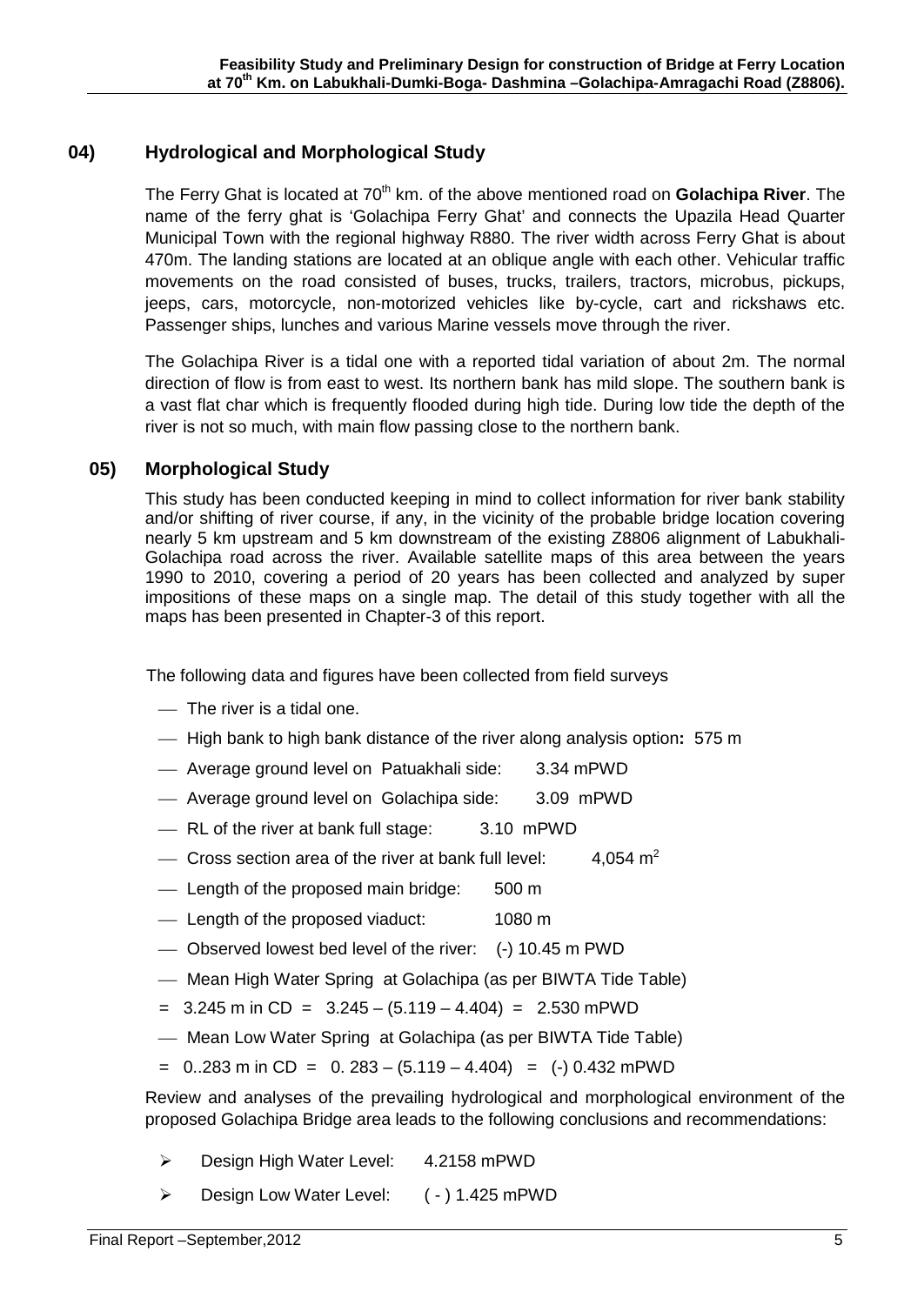- ▶ Regime Width of the Golachipa River at Bridge Site: 354 m
- Anticipated Maximum Scour at Bridge Pier: upto (-) 16.43 mPWD
- Bridge Soffit Level over Navigable Portion of the Channel: 22.5158 mPWD
- Minimum Bridge Span Openings on Navigable Portion of the Channel: 76.22 m
- $\triangleright$  Bridge alignment: On or near morphological analysis option  $-2$ .

#### *River Training work*

At the Bridge location site, the width of the river from bank to bank at the centreline of the proposed bridge is about 750m. The proposed bridge has been designed for a span length of 1580m. Thus from spanning of the bridge, it is evident that the bridge abutment are located at a safe distance from the main river channel. The river will be flowing normally under the bridge and no specific guide bank are required for the bridge.

Length of the river banks to be protected from site inspection and morphological study at the proposed bridge site it is seen that both river bank at the bridge site are stable. However, river bank protection works would be done for a length of about 100 m upstream and 50m downstream of the bridge centerline on both sides of the river.

The river banks could be protected by stone pitching or by concrete blocks or by growing vegetative cover. Concrete blocks are costly. For this reason the Consultant suggests stone pitching work for river protection work.

### **06) Bridge Location Study**

In reconnaissance survey from the ferry location of Galachipa Ferry Ghat, 2.00 km upstream & 3.00 km downstream of river a total of 10nos X- section were taken at 10 different locations. Then after the screening of all 10nos. sections & from hydraulic considerations, the following 4 locations were considered.

- The Option-1 is at about 1.8 upstream of ferry ghat where the river banks are stable the side slope of river bank is mild & no significant bank shifting has occurred during last 20 years. However, this will involve nearly 3.0 km of approach road embankment on each side through valuable agricultural land and homestead land. In this alignment 3.41 hac. Land will need to be acquired, 02 nos house hold and 04 nos of structures will be affected.
- The Option-2 is along the existing roads connecting the existing Z8806 route will involve minimum additional land to be acquired for the bridge approach. The side slope of river bank is mild & no significant bank shifting has occurred during last 20 years. In this alignment 1.80 hac. land will need to be acquired, 01 nos house hold and 90 nos temporary structures will be affected.
- The Option-3 is about 1.6 km. on the downstream side of Ferry ghat no significant bank shifting has occurred during last 20 years. However, this will also involve nearly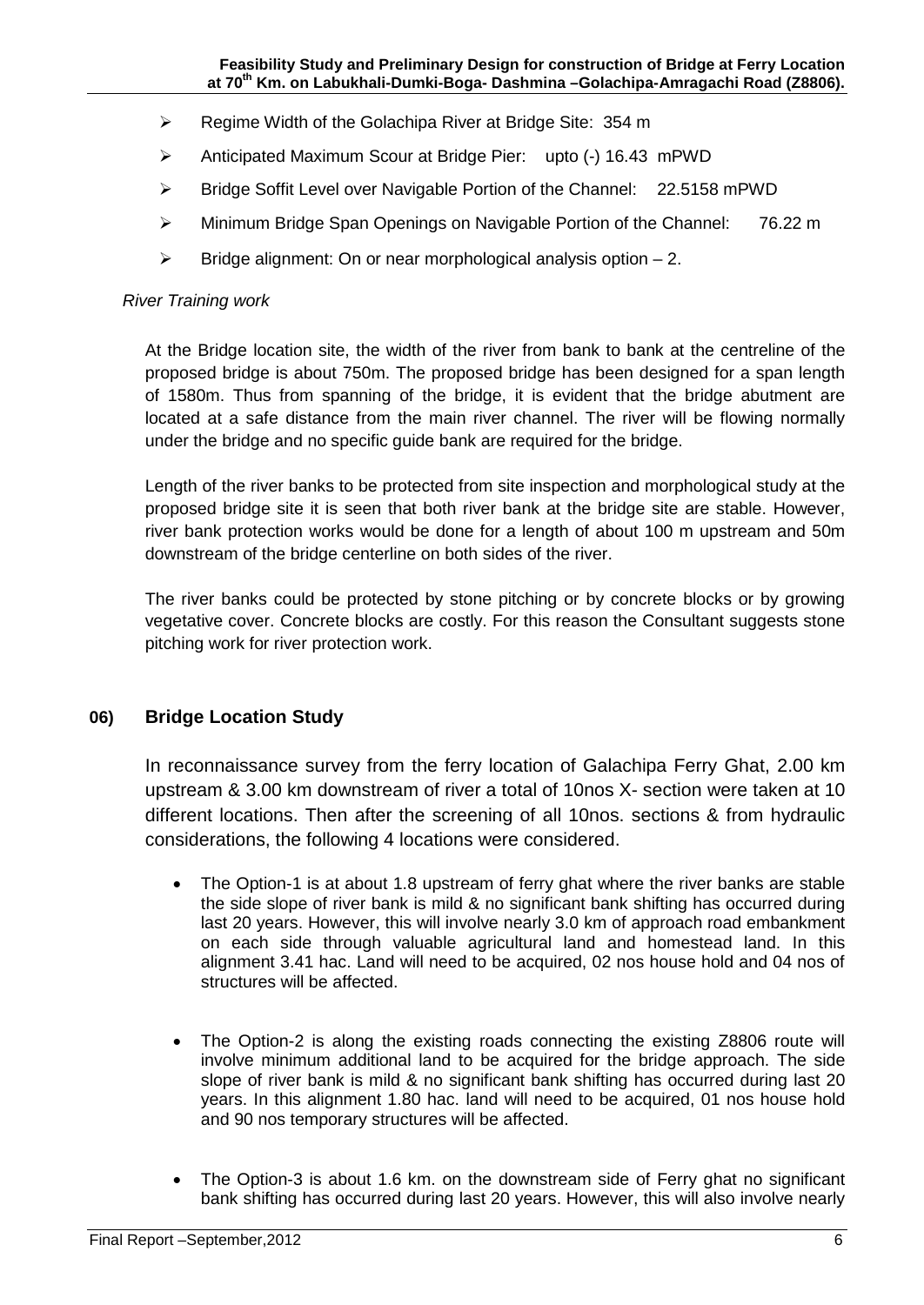2.8km of approach road embankment on each side through valuable agricultural land. In this alignment 2.78 hac. Land will need to be acquire, 02 nos house hold and 02 nos of structures will be affected.

• The Option-4 is about 0.5 km. Upstream of the existing ferry ghat. It will require about 1.4 km of approach road on each side through valuable agricultural land. In this alignment 2.28 hac. Land will need to be acquired, 01 nos house hold and 02 nos of structures will be affected.

Therefore, considering the above aspects, the Consultants feel that the Alignment along Option-2 would be the most suitable location for the bridge.

## **07) Selection of Final Bridge Alignment**

The following 4 alternative locations were selected

a) Option -1

| Main Bridge | $2x50 + 5x100 = 600$ m            |
|-------------|-----------------------------------|
| Viaduct.    | Patukhali end: $16x30 = 480m$     |
|             | Golachipa end:18x30 =540m         |
|             | Total Length of the bridge: 1620m |

b) Option-2

| Main Bridge | $2x50 + 4x100 = 500$ m            |
|-------------|-----------------------------------|
| Viaduct     | Patukhali end: $18x30 = 540m$     |
|             | Golachipa end: 18x30 = 540m       |
|             | Total Length of the bridge: 1580m |

c) Option-3

| Main Bridge | $2x50 + 6x100 = 700$ m            |
|-------------|-----------------------------------|
| Viaduct.    | Patukhali end: $14x30 = 420m$     |
|             | Golachipa end: 16x30 = 480m       |
|             | Total Length of the bridge: 1600m |

d) Option-4

| Main Bridge | $2x50 + 5x100 = 600$ m            |
|-------------|-----------------------------------|
| Viaduct.    | Patukhali end: $16x30 = 480m$     |
|             | Golachipa end: 18x30 = 540m       |
|             | Total Length of the bridge: 1620m |

The alternative alignments were then evaluated for technical & financial costs. The final location of the bridge is Option -2.

#### **Comparative study of four Options of the bridge**

The Consultant performed detail study and prepared a comparative study of the four alternative options of the proposed bridge for social environmental and economic aspects for final selection. These are shown in the following table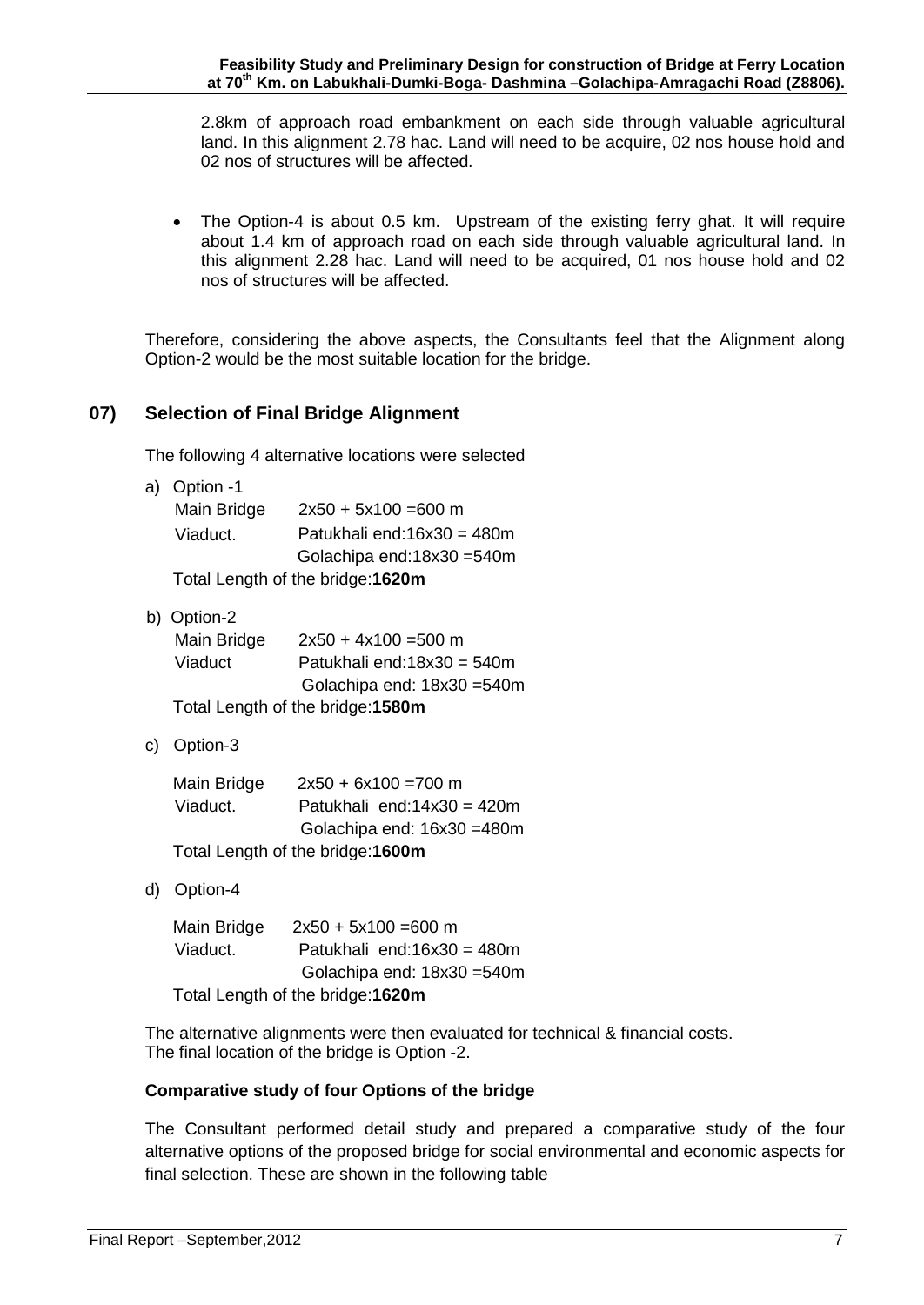## *Table: Comparative Study of alternatives*

| Description                                                         | Option -1                                                   | Option-2                                                         | Option-3                                                    | Option-4                                                    |
|---------------------------------------------------------------------|-------------------------------------------------------------|------------------------------------------------------------------|-------------------------------------------------------------|-------------------------------------------------------------|
| Construction<br>Cost (BDT)                                          | 4645.59 Million                                             | 3953.09 Million                                                  | 4907.31 Million                                             | 4003.44 Million                                             |
| Project cost<br>(BDT)                                               | 6172.14 Million                                             | 4886.93 Million                                                  | 6517.10 Million                                             | 5750.6 Million                                              |
| Length of the<br>approach<br>road                                   | 2.98 km                                                     | 500m                                                             | 2.8 km                                                      | 1.4 km                                                      |
| Land<br>Acquisition                                                 | 3.41 hac.                                                   | $1.8$ hac.                                                       | 2.78 hac.                                                   | 2.28 hac.                                                   |
| Land<br>Acquisition,<br>Resettlement<br>& EMP cost<br>(Million BDT) | 25.31                                                       | 3.03                                                             | 24.22                                                       | 19.85                                                       |
| Environmental<br>impact                                             | More land<br>acquisition will<br>result in social<br>impact | Less land<br>acquisition will<br>result in less<br>social impact | More land<br>acquisition will<br>result in social<br>impact | More land<br>acquisition will<br>result in social<br>impact |
| Household<br>and structures<br>affected                             | 2 nos<br>household and<br>04 nos<br>structures              | 1 nos house<br>hold and 90 nos<br>temporary<br>structure         | 2 nos. house<br>hold and 2 nos<br>structure                 | 1 nos household<br>and 2 nos.<br><b>Structures</b>          |
| Social impact                                                       | More land<br>acquisition will<br>result in social<br>impact | Less land<br>acquisition will<br>result less<br>social impact    | More land<br>acquisition will<br>result in social<br>impact | More land<br>acquisition will<br>result in social<br>impact |
| NPV (Million<br>BDT)                                                | 91.3                                                        | 828.5                                                            | $-104.5$                                                    | 620.8                                                       |
| <b>BCR</b>                                                          | 1.03                                                        | 1.30                                                             | 97.17                                                       | 1.20                                                        |
| <b>EIRR</b>                                                         | 15.43%                                                      | 18.64%                                                           | 14.61%                                                      | 17.78%                                                      |
| Ranking                                                             | 4                                                           | $\mathbf{1}$                                                     | Economically<br>not feasible                                | $\overline{3}$                                              |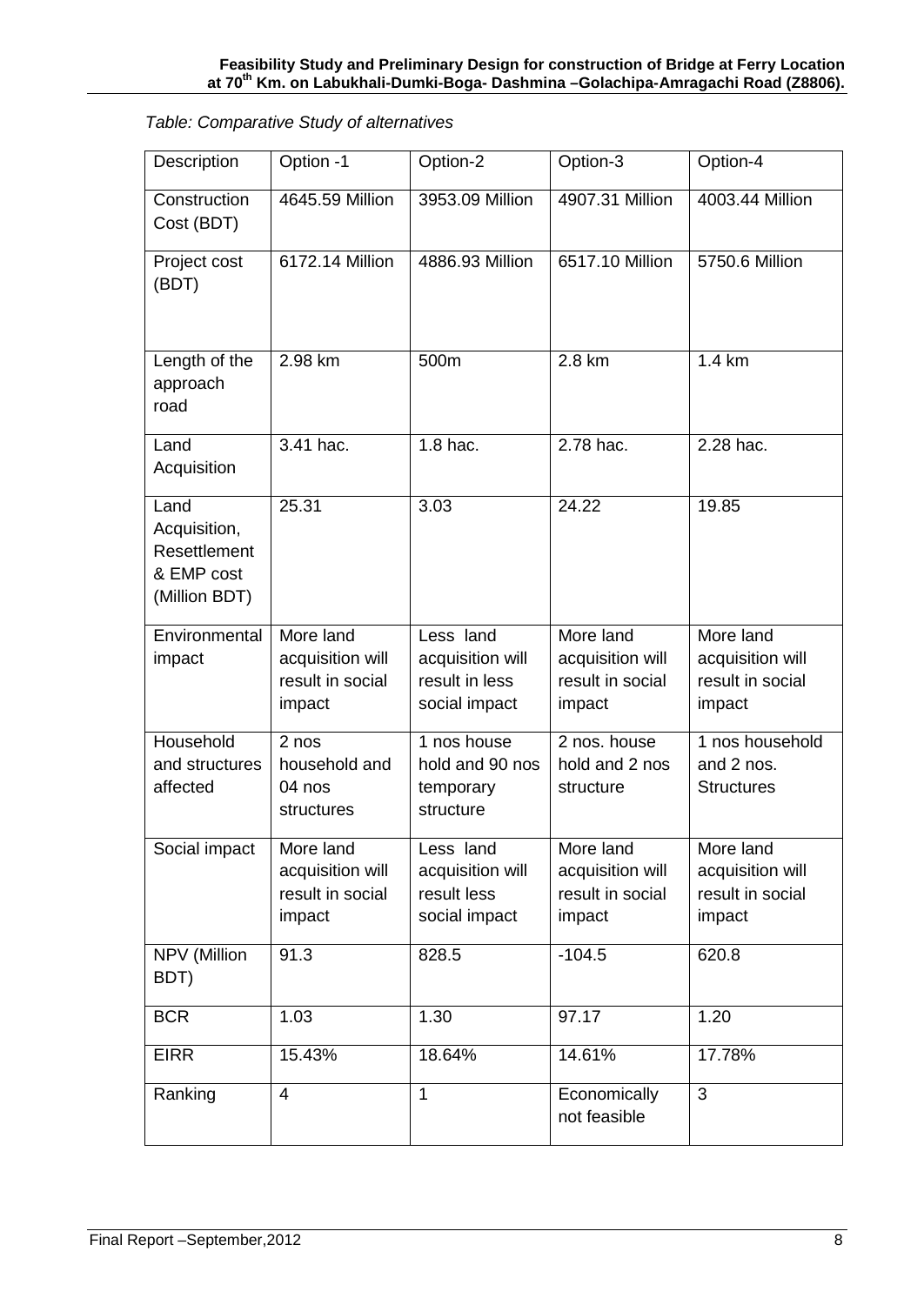The report concludes that the proposed bridge at Option -2 location along the existing Z8806 route would provide the minimum project cost with minimum disturbance to the existing properties and with maximum benefit for the techno-economic evaluation. Therefore, Option-1 location has been suggested by the Consultant for the proposed bridge and approach roads location.

## **Selection of Structural Configuration**

 For structural configuration following two alternatives have been studied for the selected alignment

#### **Alternative-1: PSC Box Girder**

Main bridge -  $4x100m + 2x50m$  in PSC box type =  $500m$  Viaduct - 18x30m + 18x 30m in PSC I - Girder type = 1080m Total Length of bridge = 1580m Total cost of the bridge: BDT 4886.93 Million

#### **Alternative-2: Extra dosed PSC Box Girder**

Main bridge -  $3x150m + 2x75m$  in Extra dosed PSC box type = 600m Viaduct -  $15x30m + 16x30m$  in PSC I - Girder type = 930m Total Length of bridge = 1530m Total cost of the bridge: BDT 7502.29 Million

 The bridge type selected through cost comparison between two options is PSC Box Girder .

### **07) Geotechnical Investigation for the Structure**

Here the grey medium stiff clayey silt and some fine sand upto 15.0m, from 15.0m~25.0m medium dense to fine sand & silt and after 25.0m medium to very dense sand found.

### **08) Design Approach and Technical Standards**

The Consultants preliminary designs are in accordance with international standards and procedures but are largely based on Roads and Highways Departments (RHD) standards for design of Bridges and geometric design standard. The principal international standards adopted are;

- a) For approach roads and bridge alignment:- Guide lines for Design of Flexible Pavement, and Pavement Design Guide followed by Roads and Highways Department (RHD),Latest revision of AASHTO (1993), guide for Design of Pavement structure, presently in use in Bangladesh.
- b) For the bridge: AASHTO latest revision applicable in use in Bangladesh on Standard Specifications for Highway Bridges.
- c) For Material standard: AASHTO latest revision in use in Bangladesh.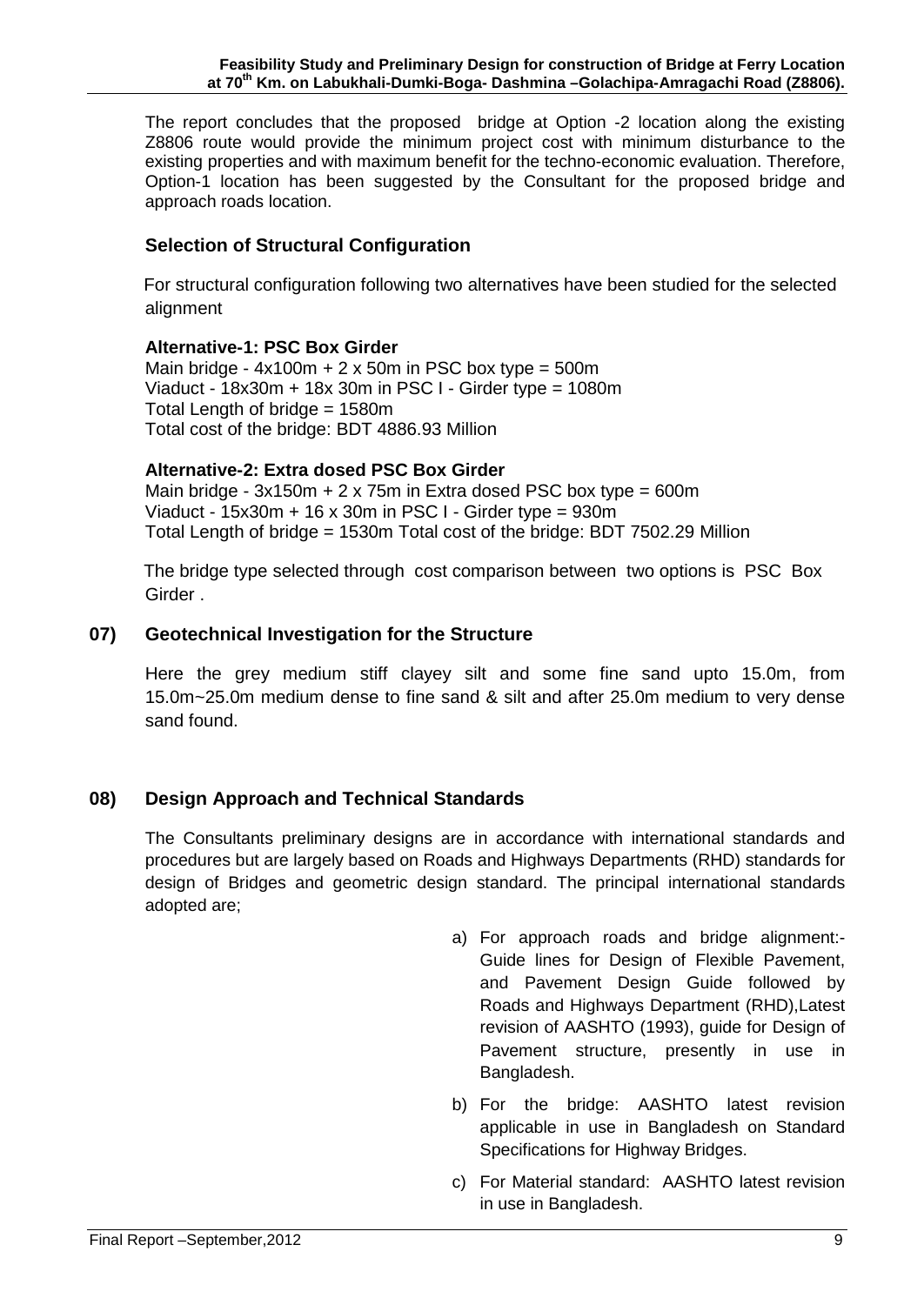#### **09) Findings and Sum-up**

The consultant has conducted the following surveys and investigation;

- a) Extensive reconnaissance survey by the team members to select the possible locations of the bridge and associated approach roads/ link roads to existing roads.
- b) River Crossing Traffic Survey to assess the Normal Traffic and their mode of crossing, over the proposed bridge.
- c) Preliminary Social, Resettlement and Environmental impact study at the selected 3 possible bridge locations and approach roads.
- d) Topographic Survey at the selected bridge location.
- e) Hydrographic survey at the selected bridge location.
- f) Geotechnical Investigations along the selected bridge and approach road alignment, and
- g) Morphological (satellite imagery) studies over the last 20 year in the vicinity of the proposed bridge to assess the river bank shifting and requirement for bank protection work

In addition to the above Hydrological studies have been carried out including the study for Navigational clearance requirement.

### **10) Environmental Impact Assessments**

#### *Potential Adverse Impact*

Among the physical negative environmental impact mainly on air quality may appear during construction of the bridge. During post –construction operational phase, the negative impacts on air quality will come from vehicle exhaust emission pollutants. As a result air will be deteriorated. The impacts on noise level may be increased during the time of construction. The impacts on biological environment will appear in cutting of some trees and plants on both side of the approach roads of the bridge. As a result roadside erosion and some negative impacts on ecology may be approved. Erosion may be appearing on both bank side earth work of the river during construction of the bridge. Some drainage congestion may arrive on the approach roadside of the bridges during construction phase. Some land acquisition and resettlement will be required. Navigation may be disrupted. Fish habitat may be affected. Quality of water may be affected.

#### *Mitigation measures*

Increase channel capacity to handle big barges and water crafts. Providing adequate Flood passage structures for fish migration and careful alignment of the bridge without disturbing fish habitat and fishing. Limiting works to dry Season. Carefully planning navigation bypass. Restoring and Rehabilitation navigation Channel for safe transport and storing construction materials. Spraying water to reduce dust hazards and limited use of machinery to reduce noise. Proper monitoring of soil erosion, navigation, chemical storage and use; site inspection, condition of construction camp, surface water quality, measurement of DO, BOD,SS. FECEL coli forms, drinking water quality, inspection of brick, bitumen & cement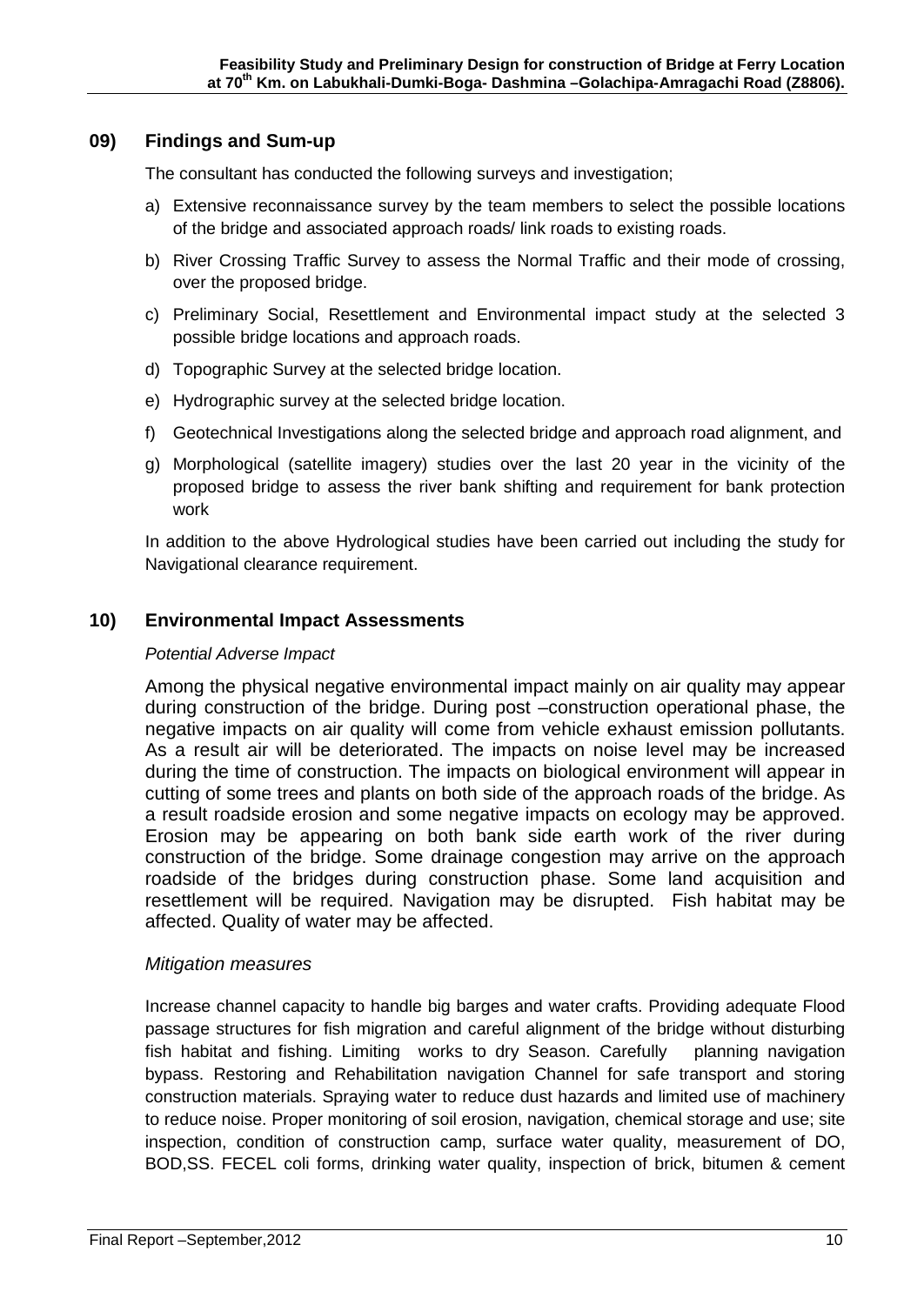facilities as per methods/ procedures recommended by department of environment, checking noise and vibration and inspection of health and safety.

#### *Positive Impact*

In the long run the project will replace ferry services. Improve regional hydrology by cross drainage structures. Reduce dust pollution and improve water quality by bituminization of the pavement. Facilitate and improve access to markets for income generation. Allow easy movement of motorized and other traffic. Improve aesthetic quality of the region. Agricultural development will occur. Better access to growth center markets.

#### *Environmental Management Plan*

Environmental Management Plan (EMP) is suggested to avoid any adverse impact during construction of the bridge and operation maintenance phases and it will ensure environmental provisions and management for the bridge. The EMP cost will include river bank erosion on the approaches of the bridge, drainage congestion, air quality, noise level, removal of trees and plantation, water quality, land loss/ acquisition, homestead loss, agricultural and commercial loss, health and sanitation, traffic management and congestion. The EMP cost will be approximately 5% of the cost of the bridge.

- $\Box$  On critical review of the potential environmental impacts, the specific mitigation and monitoring measures proposed and the benefits described, the project will not lead to any long term irreversible adverse impact on the adjacent environmental quality and resources.
- $\Box$  Most of the potential impacts are short-term and minor in nature. The anticipated adverse effects could be greatly controlled / minimized or eliminated through adoption of suggested mitigation measures and implementation of the Environmental Management Plan.
- $\Box$  Considering the civil engineering requirements from environmental advantage point of view, the current location and functional route of the project is acceptable.

### **11) Operation & Maintenance:**

In order to ensure long time durability and services of the bridge operation and maintenance of different components of main bridge, viaducts, services and other ancillary structures of the bridge will be an essential activity. These will include routine inspections at weekly or monthly basis, general inspection after two year's time and principal inspection after every five year's time.

However, the Construction Company with due agreement and concurrence of supervision consultant and Manufacturer's specifications will prepare necessary Operation and Maintenance manual for the main bridge and Viaducts and connections, supports, services, and other ancillary structures . The qualified Operation and Maintenance Operator will follow the detail manuals in operation and maintenance work

#### **12) Economic Evaluation**

#### **Comparison of costs and Benefits.**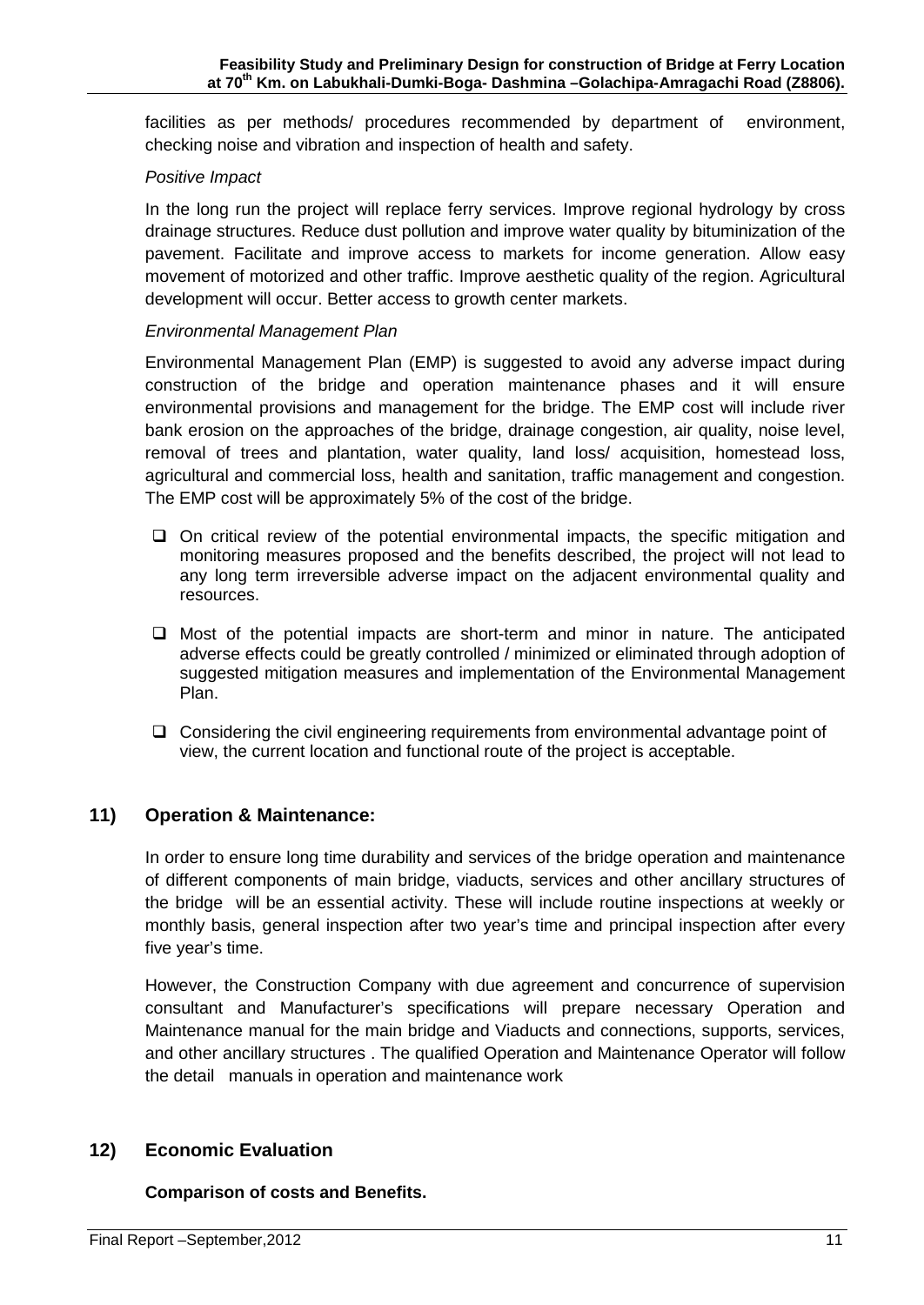To arrive at the conclusion of economic appraisal of the project, it is necessary to compare the costs and benefits and find out Net Present Value (NPV) Benefit – Cost Ratio (BCR), and the Internal Rate of Return (IRR).

The costs and benefits were discounted initially at 15 percent (as prescribed by the Planning Commission) and based on the result, were further discounted at 10 percent to arrive at IRR. The following table provided the summary position of the economic analysis:

**Sensitivity Analysis:** Cost and Benefits of the project are based on estimates and projection. In reality it may vary with actual costs and available benefits. To test the worthiness of the project, it is considered that sensitivity analysis is carried out taking into account three alternative situations.

- (i) With 10% increase in cost stream ;
- (ii) With 10% decrease in benefit stream;
- (iii) With combined effect of (i) and (ii)

The results of Sensitivity Analysis as per alternatives (i) (ii) and (iii). above are presented in the following table.

| SI<br>No. | <b>Economic Evaluation</b>                                          | <b>NPV (Million Taka)</b><br>at 15% discount | <b>BCR</b> | <b>EIRR (%)</b> |
|-----------|---------------------------------------------------------------------|----------------------------------------------|------------|-----------------|
| 01.       | <b>Base Case</b>                                                    | 828.50                                       | 1.30       | 18.64           |
| 02.       | Benefit (10% reduced)                                               | 551.80                                       | 1.18       | 17.49           |
| 03.       | Cost (10% increased)                                                | 469.00                                       | 1.17       | 17.31           |
| 04.       | Combined effect of benefit 10%<br>reduced and cost 10%<br>increased | 192.30                                       | 1.06       | 15.99           |

#### **ECONOMIC ANALYSIS: NPV, BCR & IRR BASE CASE and** Sensitivity Analysis

 The economic indicators for design options on the selected alignment justify the economic viability of the project.

## **13) Project Cost**

The project Cost includes the following components of cost:

- 1. Total Construction Cost;
- 2. Engineering Cost
- 3. Land Acquisition, Resettlement
- 4. Administrative Cost;
- 5. Physical Contingencies.
- 6. Price Contingency
- 7. VAT, TAX and Duties.

The table below shows the cost of the components of the Project Cost: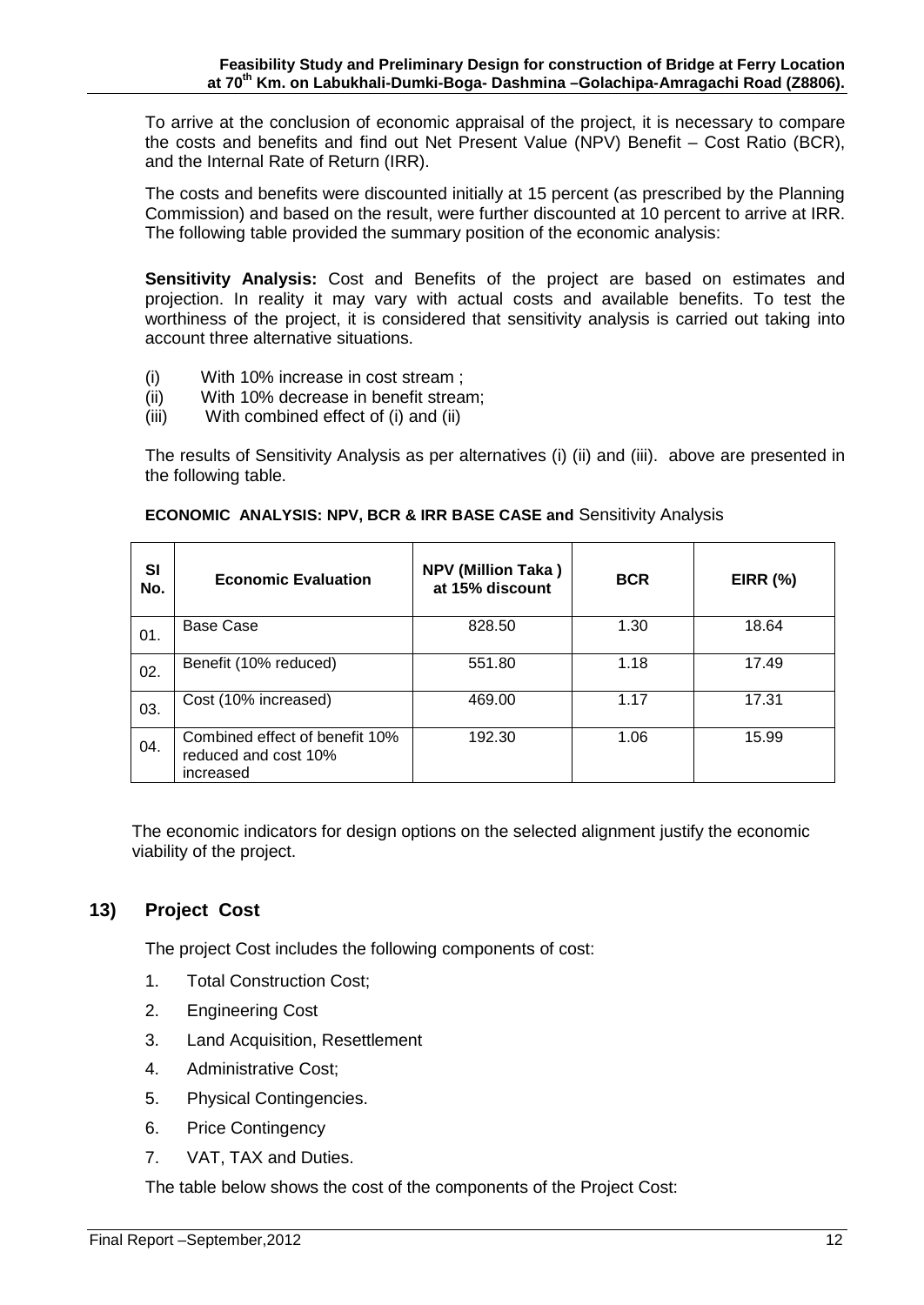## **Total Project Cost (Golachipa Bridge, Option - 2)**

| SI <sub>No.</sub> | <b>Description</b>                         | <b>Amount in Million</b><br><b>BDT</b> |          | <b>Remarks</b>                                   |
|-------------------|--------------------------------------------|----------------------------------------|----------|--------------------------------------------------|
| 1                 | <b>Construction Cost</b>                   |                                        |          |                                                  |
|                   | a) Bridge                                  | <b>BDT</b>                             | 3,739.27 |                                                  |
|                   | b) Approach Road                           | <b>BDT</b>                             | 35.00    |                                                  |
|                   | c) River Bank Protection Work              | <b>BDT</b>                             | 178.82   |                                                  |
|                   | <b>Total Construction Cost</b>             | <b>BDT</b>                             | 3,953.09 |                                                  |
| 2                 | <b>Engineering Cost</b>                    |                                        |          |                                                  |
|                   | a) Detailed design                         | <b>BDT</b>                             | 98.83    | 2.5% of SI No. 01                                |
|                   | b) Construction Supervision                | <b>BDT</b>                             | 138.36   | 3.5% of SI No. 01                                |
| 3                 | Land Acquisition, Resettlement and<br>EMP. | <b>BDT</b>                             | 3.03     |                                                  |
| 4                 | <b>Administration Cost</b>                 | <b>BDT</b>                             | 24.02    | 10% of SI No. 02 & 03                            |
| 5                 | <b>Physical Contingencies</b>              | <b>BDT</b>                             | 395.31   | 10%-15% of SI No. 01                             |
| 6                 | <b>Price Contingencies</b>                 | <b>BDT</b>                             | 91.71    | 2%-5% of SI No. 01, 02<br>and 05                 |
| $\overline{7}$    | VAT, TAX and DUTIES                        | <b>BDT</b>                             | 182.28   | 14.5% for importation @<br>30% of SI No. 01 & 02 |
|                   | <b>Total Project Cost</b>                  | <b>BDT</b>                             | 4886.93  |                                                  |

## **14) Conclusion from the Study**

#### **14.1 Structural Configuration**

From the hydraulic (including navigational clearance requirement), topographical and Geotechnical studies and the acceptable (3.5%) longitudinal grade, the total length of the proposed bridge has come to 1580m, Comprising of the main bridge over the main river channel followed by viaduct on either bank covering the flood plain.

The main bridge has been suggested in **Alternative-2** comprising of post-tensioned pre-stress concrete Single Box Girder (PSC Box Girder) continuous with segmental cantilever construction with span of 100m. The viaduct portions comprise of pre-stress Girder of span 30 m. The total length of option-2 being 1580m comprises of(4x100+2x50+36x30)m.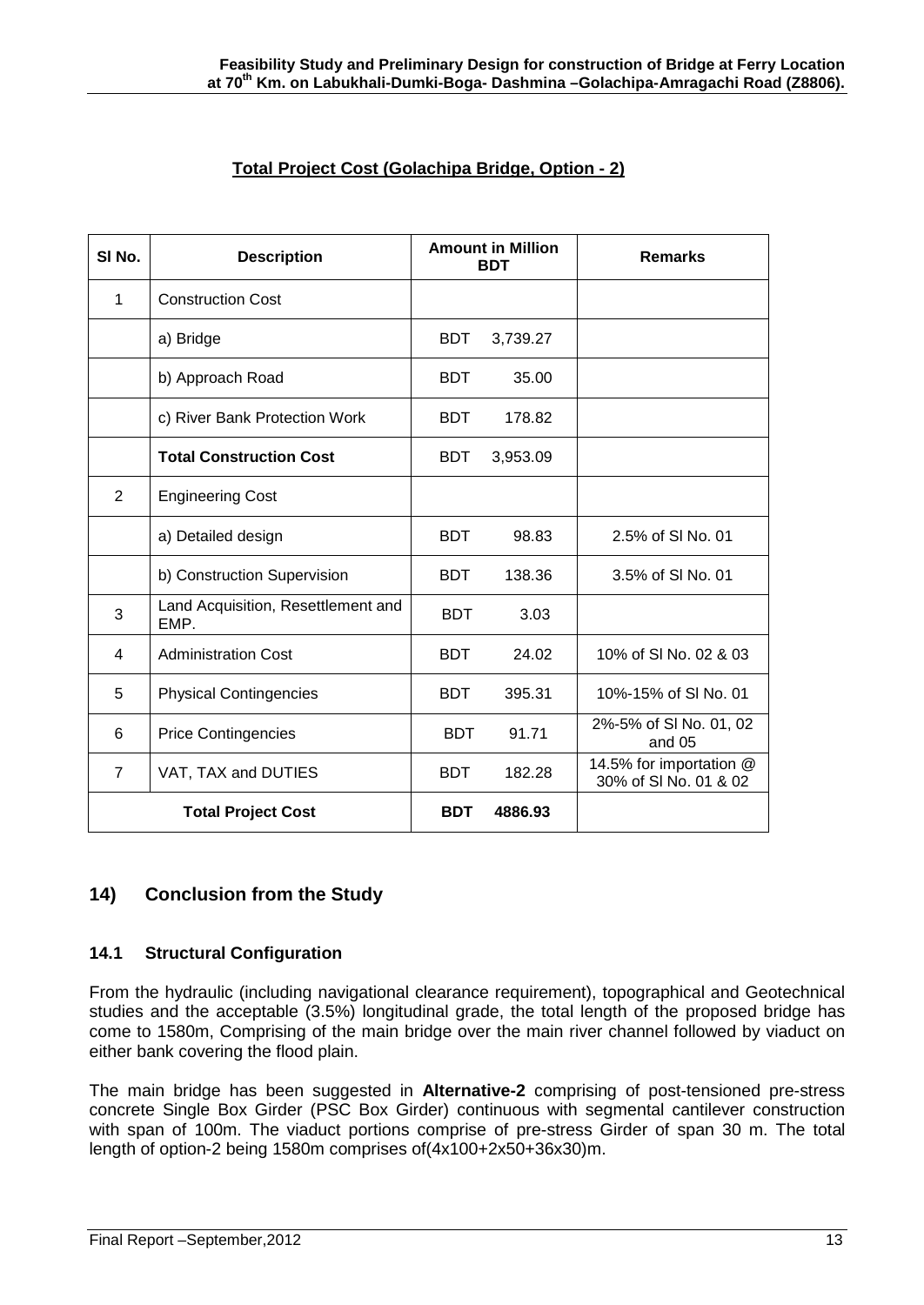## **14.2 Foundation Type Consideration**

The foundation type of 100m span PSC box type bridge is quite common in Bangladesh with large diameter (1200mm) cast-in-situ RCC bored piles and that of viaduct span being with 1000mm diameter Cast-in-situ bored piles.

#### **14.3 Social and Resettlement Impact Consideration**

The survey was conducted in the immediate vicinity of the final bridge alignment and both side of approach roads. The existing **Labukhali-Dumki –Golachipa-Amragachi Road (Z8806)** route causes least disturbance to the existing settlement and is the least cost solution.

#### **14.4 Environmental Consideration**

On critical review of the potential environmental impacts, the specific mitigative and monitoring measures proposed and the benefits to be derived, the project at the proposed alternative-2 location will not lend to any long term irreversible adverse impact on the adjacent environmental quality and resources.

#### **14.5 Economic Justification**

The economic analysis carried out for the proposed Bridge for 30 years evaluation period shows that from the point of view of all the economic parameters considered the project is economically viable and the investment is highly justified.

The NPV of the bridge at 15% discount rate is placed Tk. 828.50 million.

The EIRR of the project at about 18.64% is above the 15% accounting rate of return considered for taking investment decision in Bangladesh. The benefit cost ratio is about 1.30

### **15. Recommendations of the Study**

The recommendations of the study for the proposed Golachipa Bridge are as follows:

a) The bridge for the options -2 is found to be feasible from technical and economic consideration and may be taken up for construction.

b) The most suitable foundations of the piers in the waterway are found to be large diameter (1200mm for the 100m span PSC Box Girder) RCC cast-in-situ bored piles with permanent steel casing and that of the viaduct portion in 1000mm diameter RCC cast-in-situ bored piles with temporary casing.

C)The bridge may not be effective for traffic flow without the minimum improvement of the Labukhali Golachipa-Amragachi road(Z8806) starting from Labukhali to Amragachi.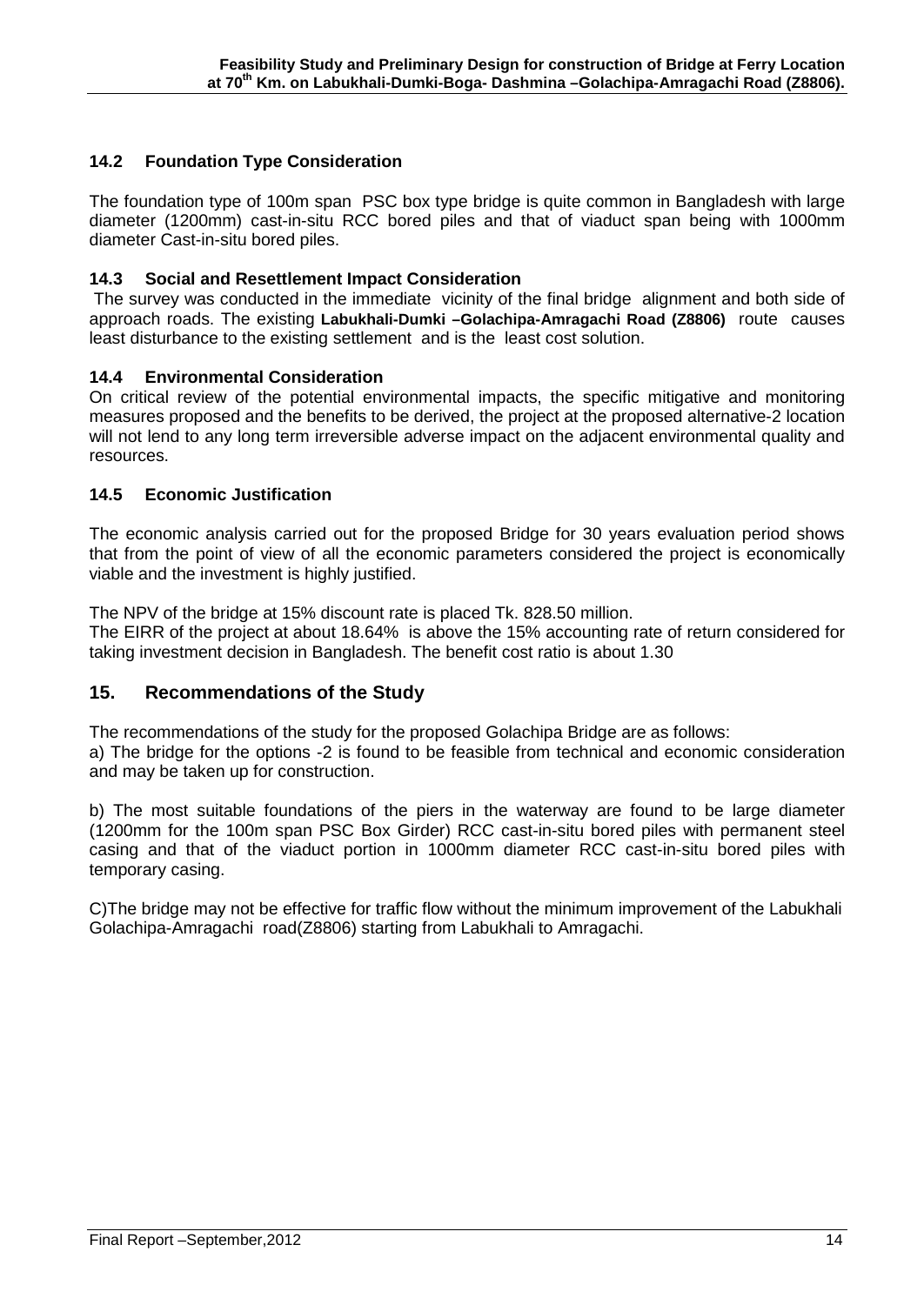# **Summary of Costs of Different Options At a Glance**

| Golachipa Bridge | <b>Total Project Cost</b><br>for 2 Lane Bridge<br>(Mill BD) | <b>Total Project Cost</b><br>for 4 Lane Bridge<br>(Mill BD) | <b>Total Project Cost of</b><br>Extra-dosed for<br>2 Lane Bridge<br>(Mill BD) |
|------------------|-------------------------------------------------------------|-------------------------------------------------------------|-------------------------------------------------------------------------------|
| Option $-1$      | 6,172.14                                                    | 10,802.89                                                   |                                                                               |
| Option $-2$      | 4,886.93                                                    | 9,442.93                                                    | 7,502.29                                                                      |
| Option $-3$      | 6,517.10                                                    | 11,488.00                                                   |                                                                               |
| Option $-4$      | 5,750.6                                                     | 10,309.45                                                   |                                                                               |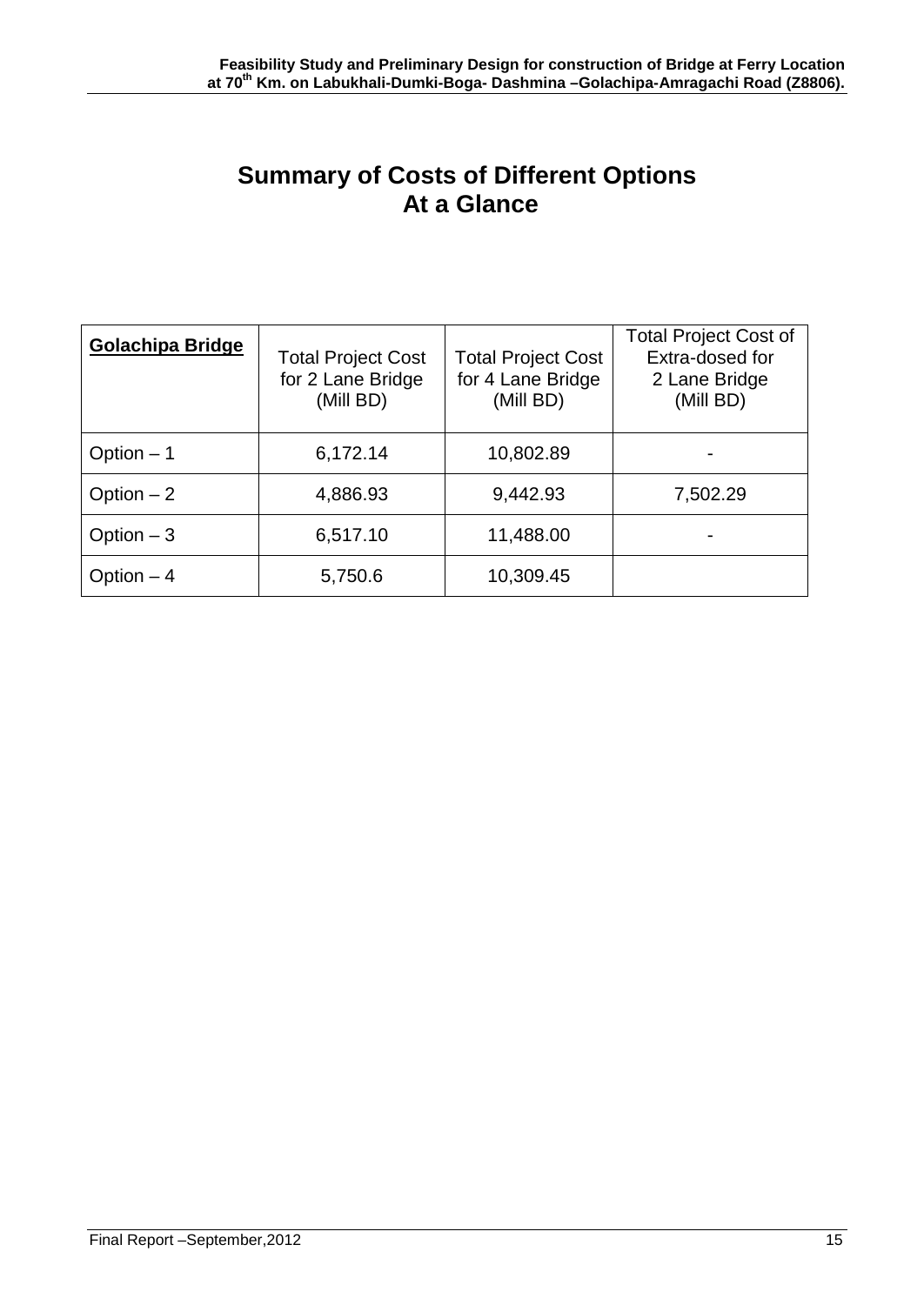## **SUMMARY OF COST OF TWO LANE BRIDGE**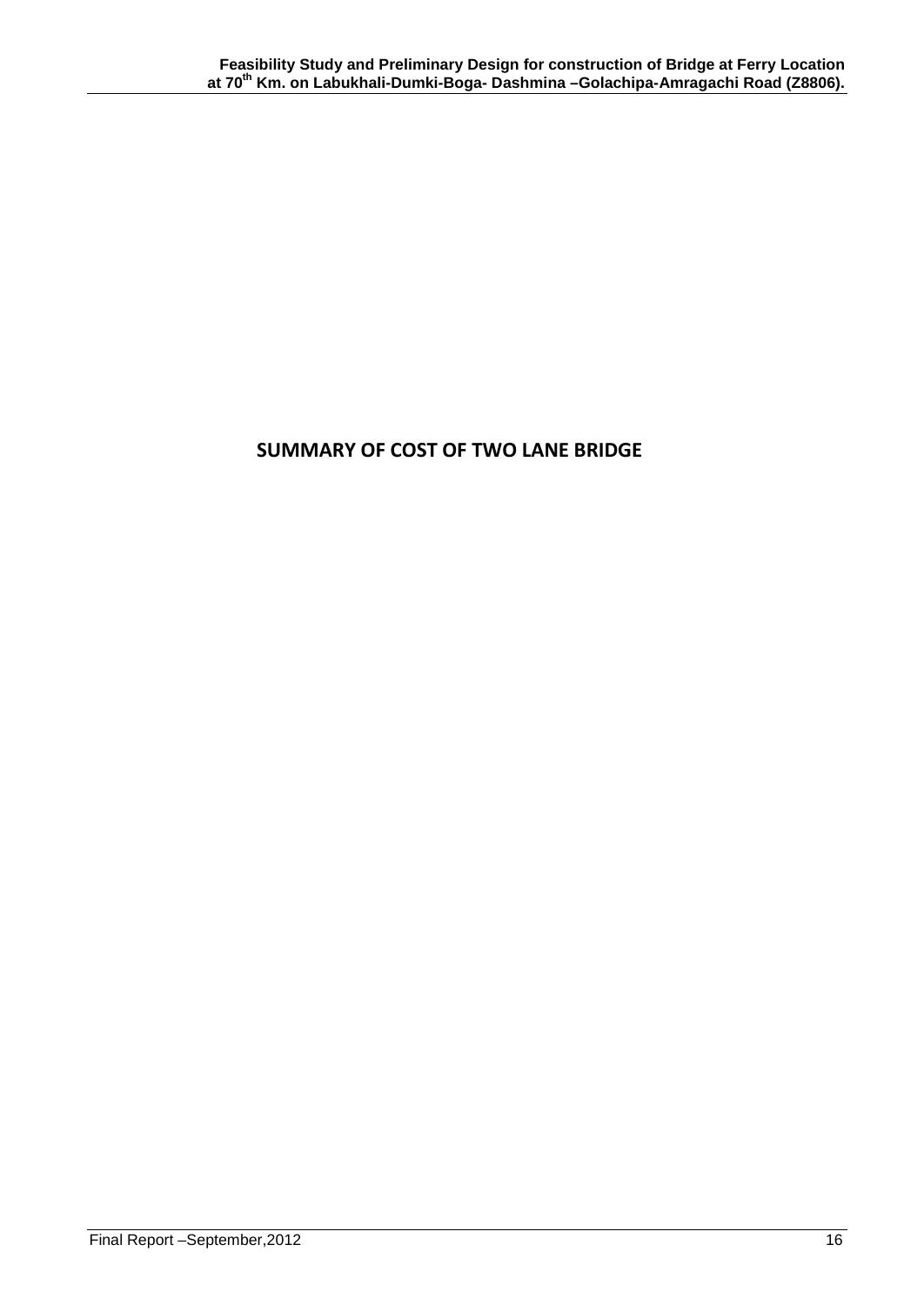## **Total Project Cost (Golachipa Bridge, Option - 1)**

| SI No.                    | <b>Description</b>                         | <b>Amount in Million</b><br><b>BDT</b> |          | <b>Remarks</b>                                   |
|---------------------------|--------------------------------------------|----------------------------------------|----------|--------------------------------------------------|
| 1                         | <b>Construction Cost</b>                   |                                        |          |                                                  |
|                           | a) Bridge                                  | BDT.                                   | 4,086.33 |                                                  |
|                           | b) Approach Road                           | <b>BDT</b>                             | 380.44   |                                                  |
|                           | c) River Bank Protection Work              | <b>BDT</b>                             | 178.82   |                                                  |
|                           | <b>Total Construction Cost</b>             | <b>BDT</b>                             | 4,645.59 |                                                  |
| 2                         | <b>Engineering Cost</b>                    |                                        |          |                                                  |
|                           | a) Detailed design                         | <b>BDT</b>                             | 116.14   | 2.5% of SI No. 01                                |
|                           | b) Construction Supervision                | <b>BDT</b>                             | 162.60   | 3.5% of SI No. 01                                |
| 3                         | Land Acquisition, Resettlement and<br>EMP. | <b>BDT</b>                             | 25.31    |                                                  |
| 4                         | <b>Administration Cost</b>                 | <b>BDT</b>                             | 30.40    | 10% of SI No. 02 & 03                            |
| 5                         | <b>Physical Contingencies</b>              | <b>BDT</b>                             | 696.84   | 15% of SI No. 01                                 |
| 6                         | <b>Price Contingencies</b>                 | <b>BDT</b>                             | 281.06   | 5% of SI No. 01, 02 and<br>0 <sub>5</sub>        |
| $\overline{7}$            | VAT, TAX and DUTIES                        | <b>BDT</b>                             | 214.21   | 14.5% for importation @<br>30% of SI No. 01 & 02 |
| <b>Total Project Cost</b> |                                            | <b>BDT</b>                             | 6,172.14 |                                                  |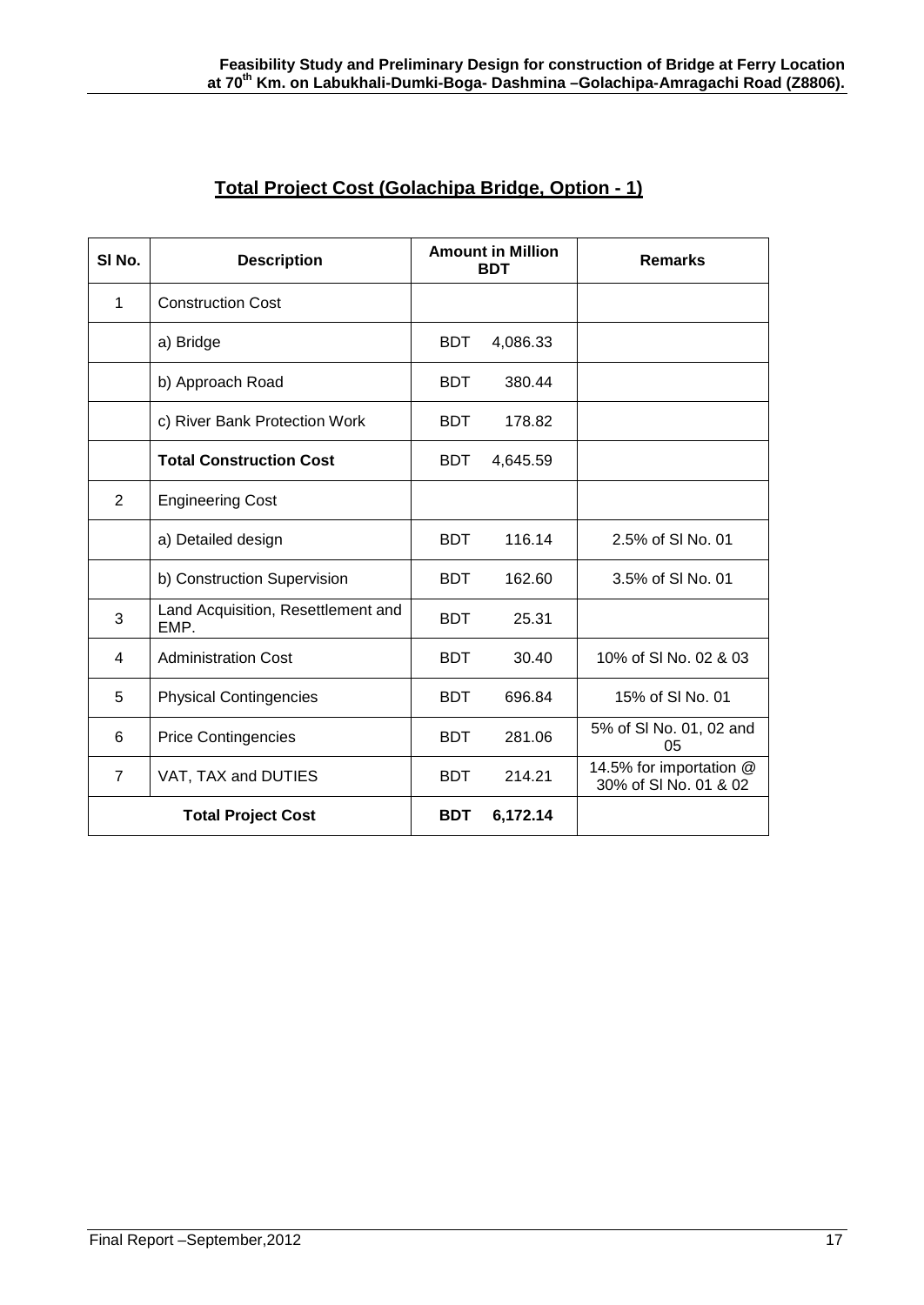## **Total Project Cost (Golachipa Bridge, Option - 2)**

| SI No.         | <b>Description</b>                         | <b>Amount in Million</b><br><b>BDT</b> |          | <b>Remarks</b>                                   |
|----------------|--------------------------------------------|----------------------------------------|----------|--------------------------------------------------|
| 1              | <b>Construction Cost</b>                   |                                        |          |                                                  |
|                | a) Bridge                                  | <b>BDT</b>                             | 3,739.27 |                                                  |
|                | b) Approach Road                           | <b>BDT</b>                             | 35.00    |                                                  |
|                | c) River Bank Protection Work              | <b>BDT</b>                             | 178.82   |                                                  |
|                | <b>Total Construction Cost</b>             | BDT                                    | 3,953.09 |                                                  |
| 2              | <b>Engineering Cost</b>                    |                                        |          |                                                  |
|                | a) Detailed design                         | <b>BDT</b>                             | 98.83    | 2.5% of SI No. 01                                |
|                | b) Construction Supervision                | <b>BDT</b>                             | 138.36   | 3.5% of SI No. 01                                |
| 3              | Land Acquisition, Resettlement and<br>EMP. | <b>BDT</b>                             | 3.03     |                                                  |
| 4              | <b>Administration Cost</b>                 | <b>BDT</b>                             | 24.02    | 10% of SI No. 02 & 03                            |
| 5              | <b>Physical Contingencies</b>              | <b>BDT</b>                             | 592.96   | 15% of SI No. 01                                 |
| 6              | <b>Price Contingencies</b>                 | <b>BDT</b>                             | 239.16   | 5% of SI No. 01, 02 and<br>05                    |
| $\overline{7}$ | VAT, TAX and DUTIES                        | <b>BDT</b>                             | 182.28   | 14.5% for importation @<br>30% of SI No. 01 & 02 |
|                | <b>Total Project Cost</b>                  | <b>BDT</b>                             | 4886.93  |                                                  |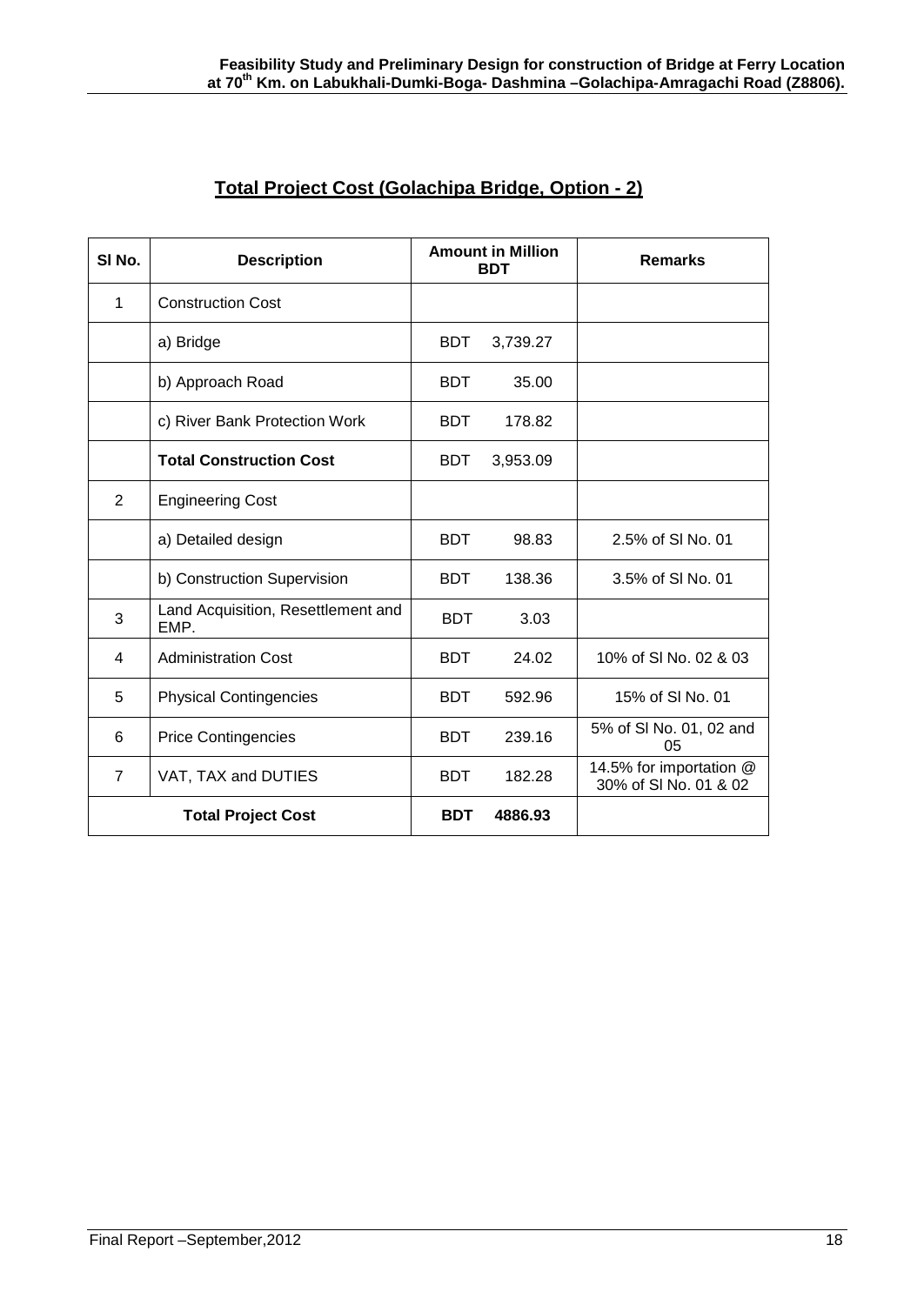| SI No.                    | <b>Description</b>                         | <b>Amount in Million</b><br><b>BDT</b> |          | <b>Remarks</b>                                   |
|---------------------------|--------------------------------------------|----------------------------------------|----------|--------------------------------------------------|
| 1                         | <b>Construction Cost</b>                   |                                        |          |                                                  |
|                           | a) Bridge                                  | <b>BDT</b>                             | 4,360.65 |                                                  |
|                           | b) Approach Road                           | <b>BDT</b>                             | 367.84   |                                                  |
|                           | c) River Bank Protection Work              | <b>BDT</b>                             | 178.82   |                                                  |
|                           | <b>Total Construction Cost</b>             | <b>BDT</b>                             | 4,907.31 |                                                  |
| 2                         | <b>Engineering Cost</b>                    |                                        |          |                                                  |
|                           | a) Detailed design                         | <b>BDT</b>                             | 122.68   | 2.5% of SI No. 01                                |
|                           | b) Construction Supervision                | <b>BDT</b>                             | 171.76   | 3.5% of SI No. 01                                |
| 3                         | Land Acquisition, Resettlement and<br>EMP. | <b>BDT</b>                             | 24.22    |                                                  |
| 4                         | <b>Administration Cost</b>                 | <b>BDT</b>                             | 31.87    | 10% of SI No. 02 & 03                            |
| 5                         | <b>Physical Contingencies</b>              | <b>BDT</b>                             | 736.10   | 15% of SI No. 01                                 |
| 6                         | <b>Price Contingencies</b>                 | <b>BDT</b>                             | 296.89   | 5% of SI No. 01, 02 and<br>05                    |
| $\overline{7}$            | VAT, TAX and DUTIES                        | <b>BDT</b>                             | 226.28   | 14.5% for importation @<br>30% of SI No. 01 & 02 |
| <b>Total Project Cost</b> |                                            | <b>BDT</b>                             | 6,517.10 |                                                  |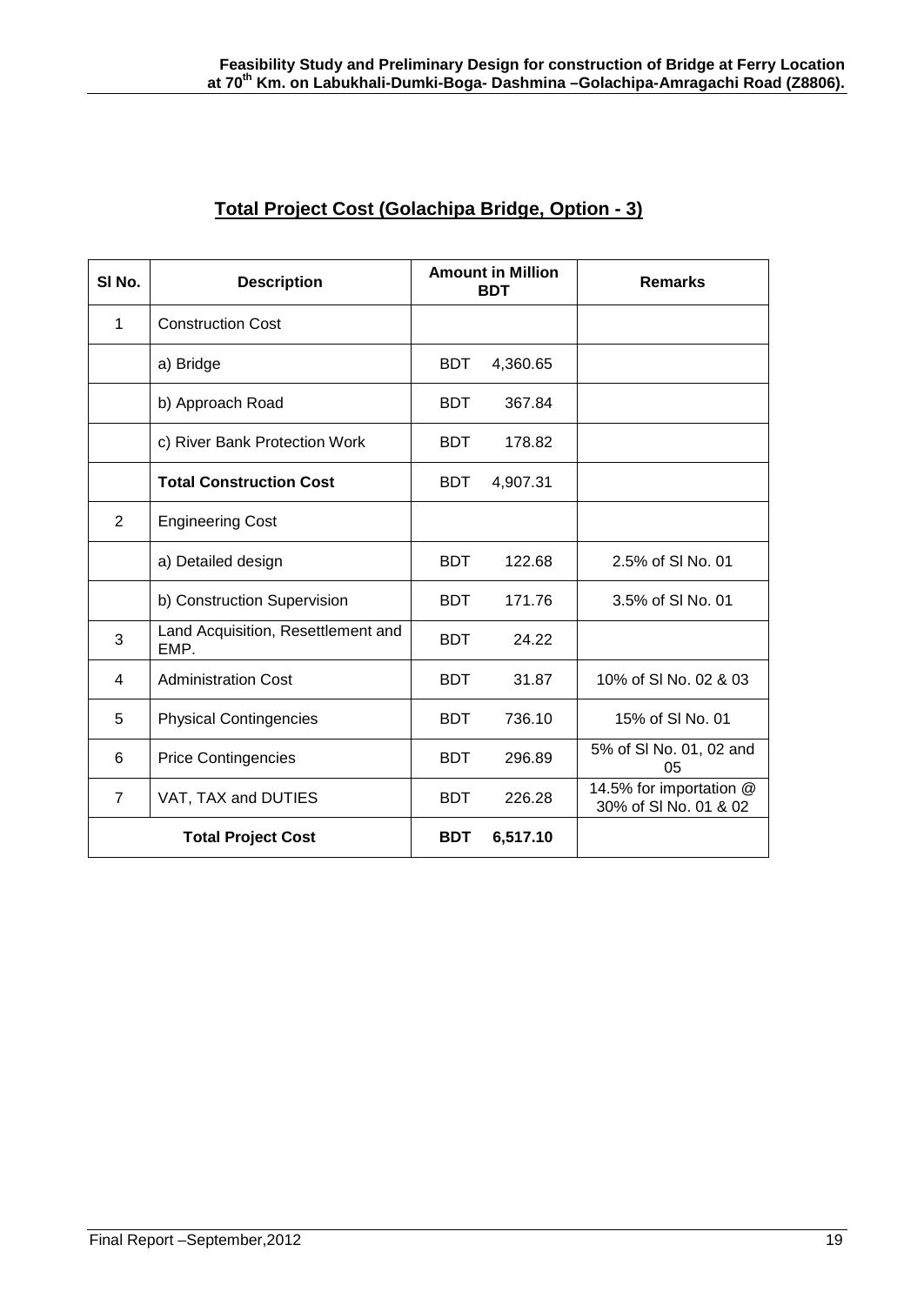| SI No.                    | <b>Description</b>                         | <b>Amount in Million</b><br><b>BDT</b> |          | <b>Remarks</b>                                   |
|---------------------------|--------------------------------------------|----------------------------------------|----------|--------------------------------------------------|
| 1                         | <b>Construction Cost</b>                   |                                        |          |                                                  |
|                           | a) Bridge                                  | <b>BDT</b>                             | 4,003.44 |                                                  |
|                           | b) Approach Road                           | <b>BDT</b>                             | 149.20   |                                                  |
|                           | c) River Bank Protection Work              | <b>BDT</b>                             | 178.82   |                                                  |
|                           | <b>Total Construction Cost</b>             | <b>BDT</b>                             | 4,331.46 |                                                  |
| 2                         | <b>Engineering Cost</b>                    |                                        |          |                                                  |
|                           | a) Detailed design                         | <b>BDT</b>                             | 108.29   | 2.5% of SI No. 01                                |
|                           | b) Construction Supervision                | <b>BDT</b>                             | 151.60   | 3.5% of SI No. 01                                |
| 3                         | Land Acquisition, Resettlement and<br>EMP. | <b>BDT</b>                             | 19.85    |                                                  |
| 4                         | <b>Administration Cost</b>                 | <b>BDT</b>                             | 27.97    | 10% of SI No. 02 & 03                            |
| 5                         | <b>Physical Contingencies</b>              | <b>BDT</b>                             | 649.72   | 15% of SI No. 01                                 |
| 6                         | <b>Price Contingencies</b>                 | <b>BDT</b>                             | 262.05   | 5% of SI No. 01, 02 and<br>05                    |
| $\overline{7}$            | VAT, TAX and DUTIES                        | <b>BDT</b>                             | 199.72   | 14.5% for importation @<br>30% of SI No. 01 & 02 |
| <b>Total Project Cost</b> |                                            | <b>BDT</b>                             | 5,750.67 |                                                  |

## **Total Project Cost (Golachipa Bridge, Option - 4)**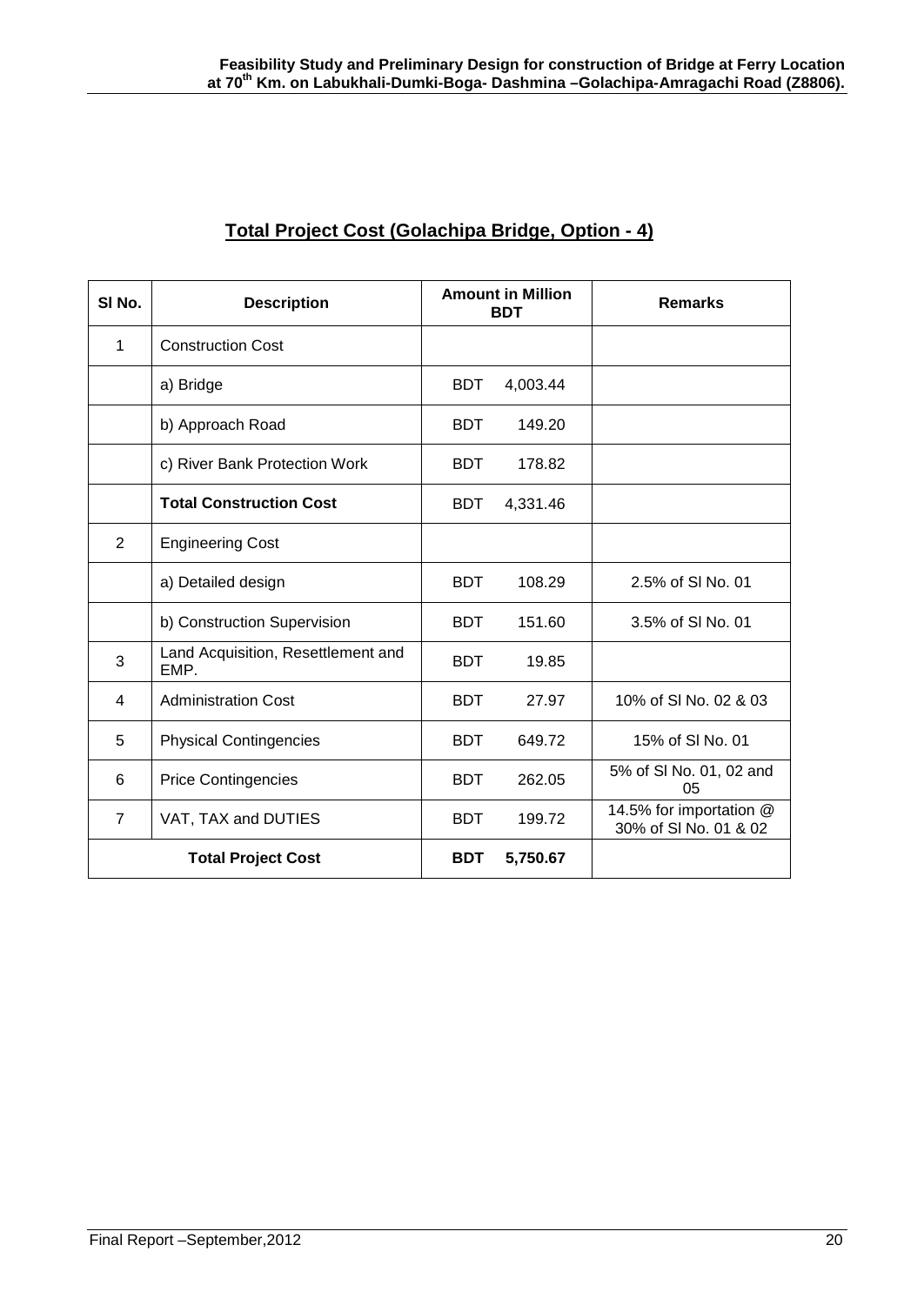## **SUMMARY OF COST OF FOUR LANE BRIDGE**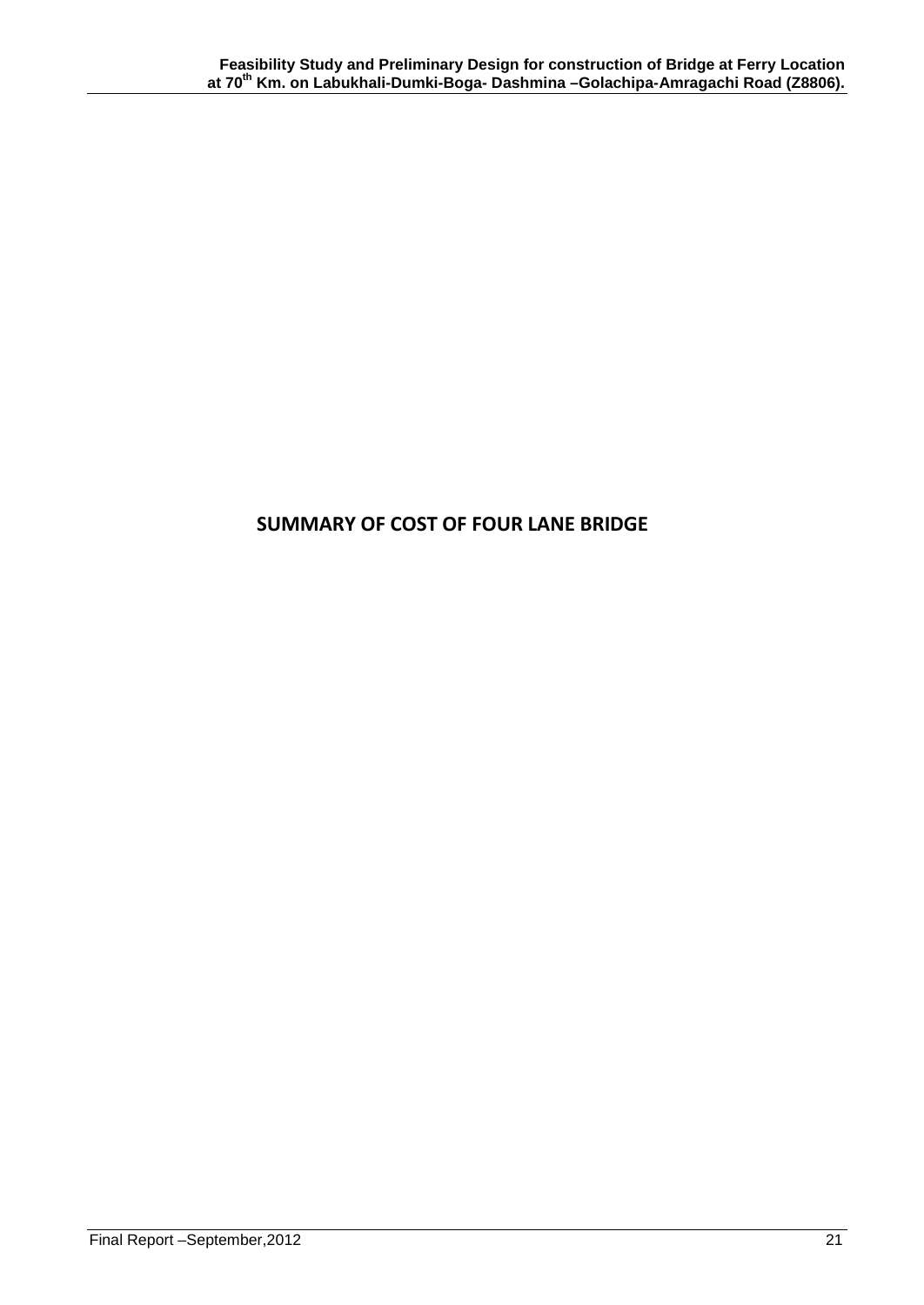| Total Project Cost (Golachipa Bridge, Option - 1) |
|---------------------------------------------------|
|---------------------------------------------------|

| SI <sub>No.</sub>         | <b>Description</b>                         | <b>Amount in Million</b><br><b>BDT</b> |           | <b>Remarks</b>                                   |
|---------------------------|--------------------------------------------|----------------------------------------|-----------|--------------------------------------------------|
| 1                         | <b>Construction Cost</b>                   |                                        |           |                                                  |
|                           | a) Bridge                                  | <b>BDT</b>                             | 7,587.55  |                                                  |
|                           | b) Approach Road                           | <b>BDT</b>                             | 380.44    |                                                  |
|                           | c) River Bank Protection Work              | <b>BDT</b>                             | 178.82    |                                                  |
|                           | <b>Total Construction Cost</b>             | <b>BDT</b>                             | 8,146.81  |                                                  |
| 2                         | <b>Engineering Cost</b>                    |                                        |           |                                                  |
|                           | a) Detailed design                         | <b>BDT</b>                             | 203.67    | 2.5% of SI No. 01                                |
|                           | b) Construction Supervision                | <b>BDT</b>                             | 285.14    | 3.5% of SI No. 01                                |
| 3                         | Land Acquisition, Resettlement and<br>EMP. | <b>BDT</b>                             | 25.31     |                                                  |
| 4                         | <b>Administration Cost</b>                 | <b>BDT</b>                             | 51.41     | 10% of SI No. 02 & 03                            |
| 5                         | <b>Physical Contingencies</b>              | <b>BDT</b>                             | 1,222.02  | 15% of SI No. 01                                 |
| 6                         | <b>Price Contingencies</b>                 | <b>BDT</b>                             | 492.88    | 5% of SI No. 01, 02 and<br>05                    |
| $\overline{7}$            | VAT, TAX and DUTIES                        | <b>BDT</b>                             | 375.65    | 14.5% for importation @<br>30% of SI No. 01 & 02 |
| <b>Total Project Cost</b> |                                            | <b>BDT</b>                             | 10,802.89 |                                                  |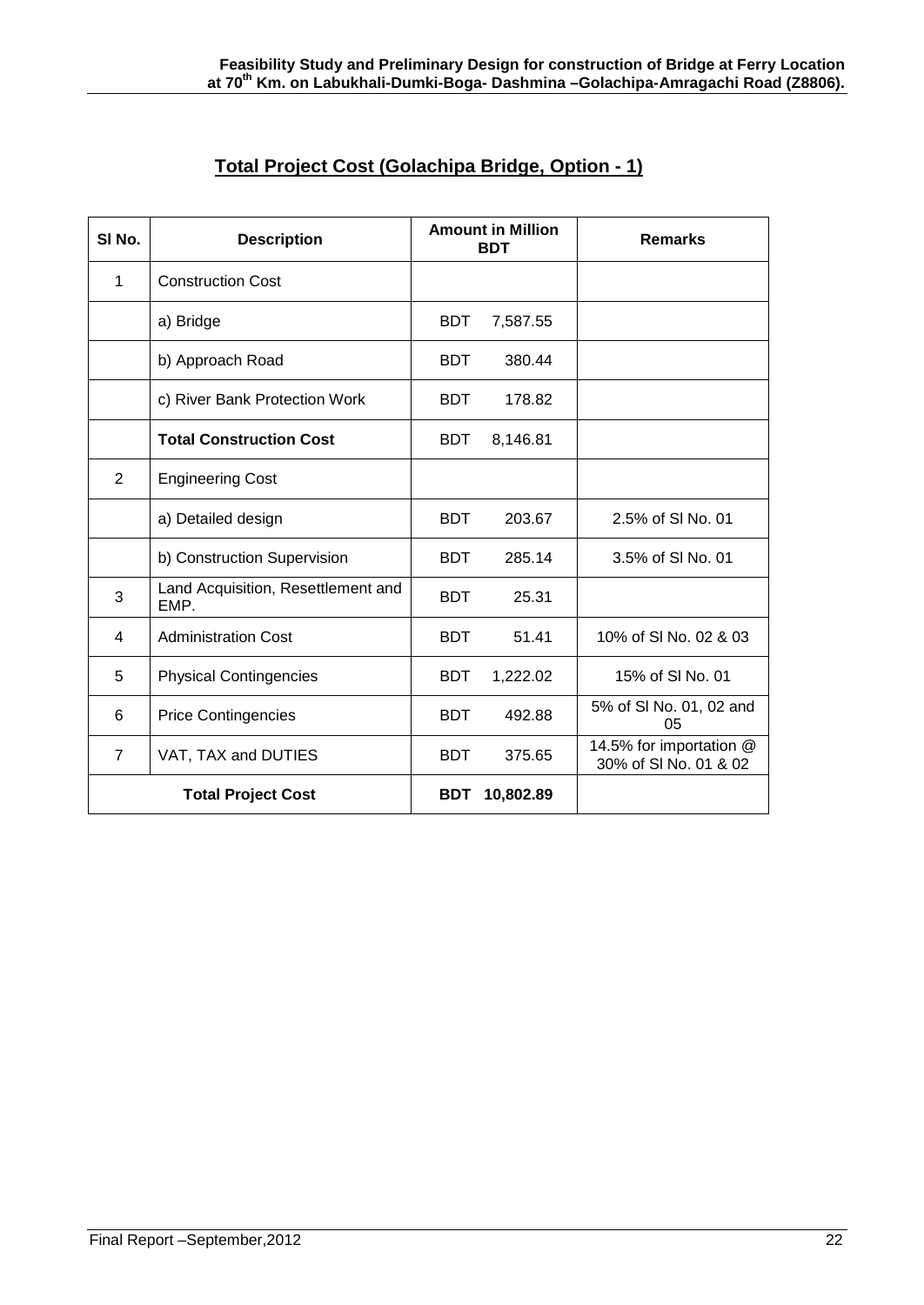| Total Project Cost (Golachipa Bridge, Option - 2) |
|---------------------------------------------------|
|---------------------------------------------------|

| SI <sub>No.</sub>         | <b>Description</b>                         | <b>Amount in Million</b><br><b>BDT</b> |          | <b>Remarks</b>                                   |
|---------------------------|--------------------------------------------|----------------------------------------|----------|--------------------------------------------------|
| 1                         | <b>Construction Cost</b>                   |                                        |          |                                                  |
|                           | a) Bridge                                  | <b>BDT</b>                             | 6,923.28 |                                                  |
|                           | b) Approach Road                           | <b>BDT</b>                             | 35.00    |                                                  |
|                           | c) River Bank Protection Work              | <b>BDT</b>                             | 178.82   |                                                  |
|                           | <b>Total Construction Cost</b>             | <b>BDT</b>                             | 7,137.10 |                                                  |
| 2                         | <b>Engineering Cost</b>                    |                                        |          |                                                  |
|                           | a) Detailed design                         | <b>BDT</b>                             | 178.43   | 2.5% of SI No. 01                                |
|                           | b) Construction Supervision                | <b>BDT</b>                             | 249.80   | 3.5% of SI No. 01                                |
| 3                         | Land Acquisition, Resettlement and<br>EMP. | <b>BDT</b>                             | 3.03     |                                                  |
| $\overline{\mathbf{4}}$   | <b>Administration Cost</b>                 | <b>BDT</b>                             | 43.13    | 10% of SI No. 02 & 03                            |
| 5                         | <b>Physical Contingencies</b>              | <b>BDT</b>                             | 1,070.57 | 15% of SI No. 01                                 |
| 6                         | <b>Price Contingencies</b>                 | <b>BDT</b>                             | 431.79   | 5% of SI No. 01, 02 and<br>05                    |
| $\overline{7}$            | VAT, TAX and DUTIES                        | <b>BDT</b>                             | 329.09   | 14.5% for importation @<br>30% of SI No. 01 & 02 |
| <b>Total Project Cost</b> |                                            | <b>BDT</b>                             | 9,442.93 |                                                  |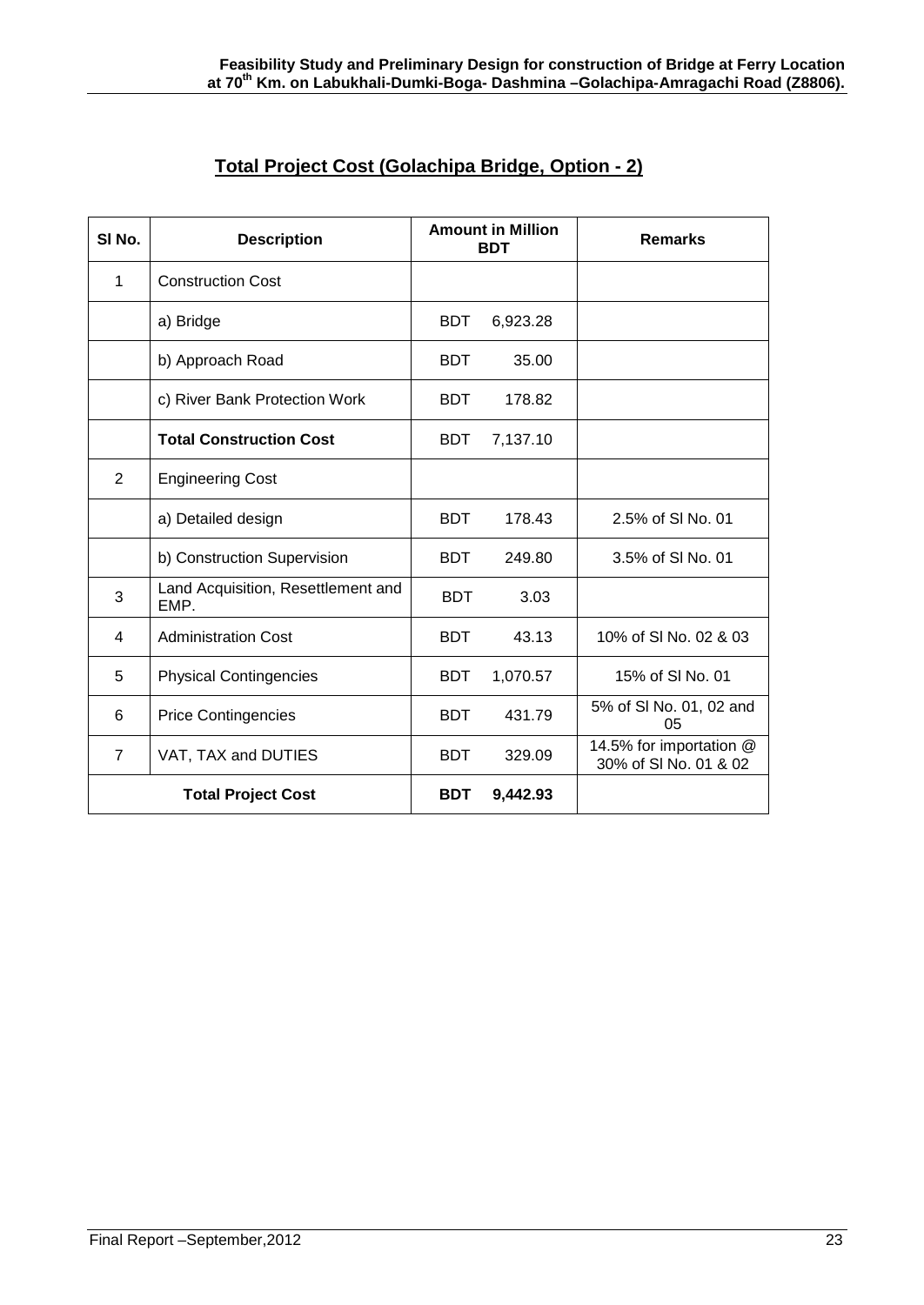| SI <sub>No.</sub>         | <b>Description</b>                         | <b>Amount in Million</b><br><b>BDT</b> |           | <b>Remarks</b>                                   |
|---------------------------|--------------------------------------------|----------------------------------------|-----------|--------------------------------------------------|
| 1                         | <b>Construction Cost</b>                   |                                        |           |                                                  |
|                           | a) Bridge                                  | <b>BDT</b>                             | 8,119.05  |                                                  |
|                           | b) Approach Road                           | <b>BDT</b>                             | 367.84    |                                                  |
|                           | c) River Bank Protection Work              | <b>BDT</b>                             | 178.82    |                                                  |
|                           | <b>Total Construction Cost</b>             | <b>BDT</b>                             | 8,665.71  |                                                  |
| $\overline{2}$            | <b>Engineering Cost</b>                    |                                        |           |                                                  |
|                           | a) Detailed design                         | <b>BDT</b>                             | 216.64    | 2.5% of SI No. 01                                |
|                           | b) Construction Supervision                | <b>BDT</b>                             | 303.30    | 3.5% of SI No. 01                                |
| 3                         | Land Acquisition, Resettlement and<br>EMP. | <b>BDT</b>                             | 24.22     |                                                  |
| 4                         | <b>Administration Cost</b>                 | <b>BDT</b>                             | 54.42     | 10% of SI No. 02 & 03                            |
| 5                         | <b>Physical Contingencies</b>              | <b>BDT</b>                             | 1,299.86  | 15% of SI No. 01                                 |
| 6                         | <b>Price Contingencies</b>                 | <b>BDT</b>                             | 524.28    | 5% of SI No. 01, 02 and<br>05                    |
| $\overline{7}$            | VAT, TAX and DUTIES                        | <b>BDT</b>                             | 399.58    | 14.5% for importation @<br>30% of SI No. 01 & 02 |
| <b>Total Project Cost</b> |                                            | <b>BDT</b>                             | 11,488.00 |                                                  |